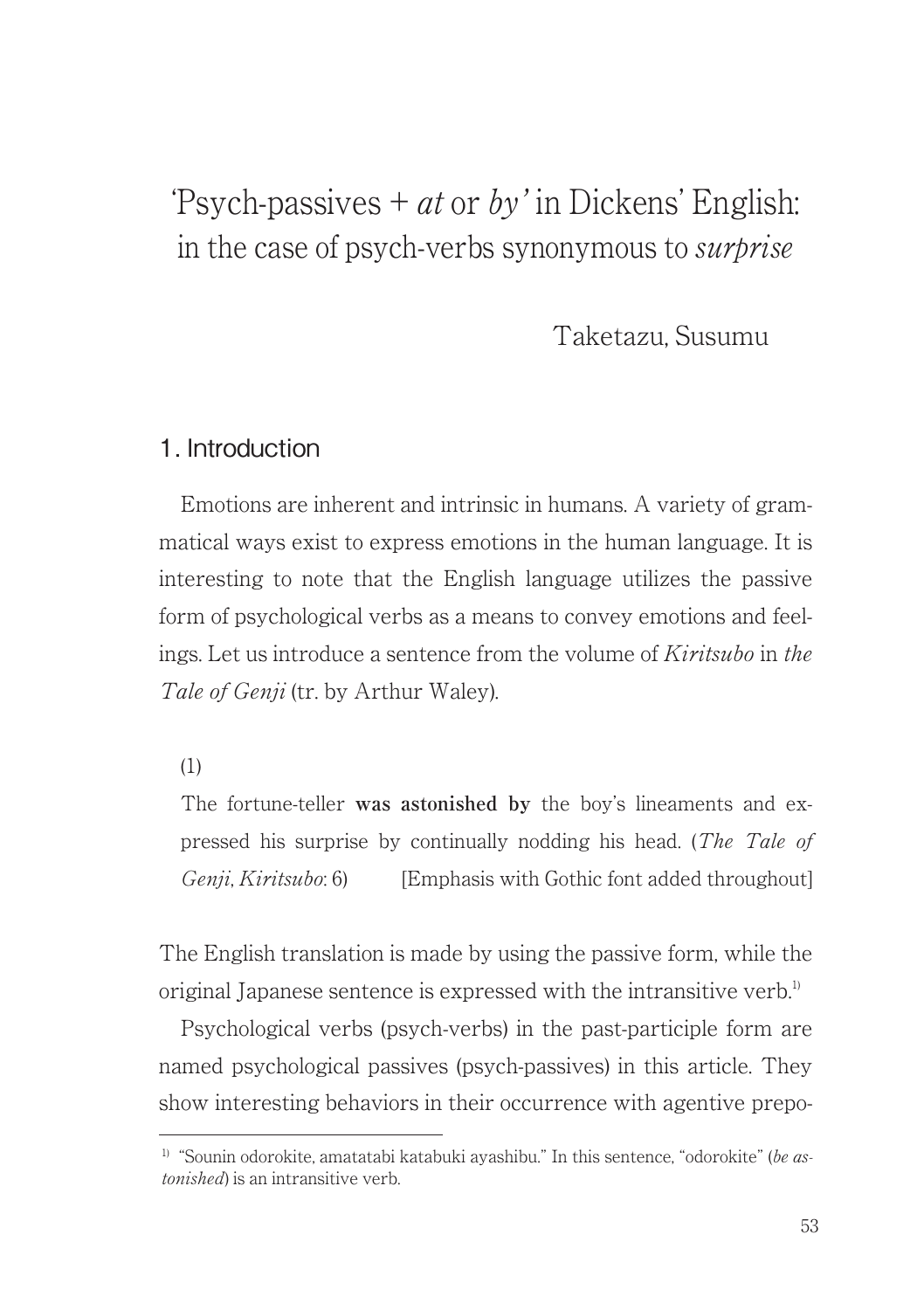sitions. There have been arguments as to whether they are passives, semi-passives or adjectival constructions depending on which preposition they occur with (Close, 1975: §11.3; Quirk et al. 1985: §3.76, § 9.63; Palmer, 1988: §5.2.2; etc.). Close argues that the past participle form of a psych-verb *surprise*, for instance, is adjectival when it has a stative meaning and occurs with  $at$ , and it is a passive if it is dynamic in meaning and takes by, as the examples in  $(2)$  show.

(2)

(a) I am surprised at you. (adjective)

(b) I was surprised by the knock at the door. (passive)

Traditionally psych-passives have been said to occur with a preposition other than by in spite of their passive structure, as in (3).

(3)

Upon the whole, I **am** much **pleased with** him. (J. Austen, Pride and Prejudice, 1813); I see you **are surprised at** finding me here. (Goldsmith, The Vicar of Wakefield, 1766); She did not find many people who **were frightened of** her. (Woolf, The Voyage Out, 1915)

For a couple of centuries, however, the occurrences of by with psych-passives have been observed as in (4).

(4)

Athelstan could see Cranston **was** not pleased by the news. (Harding, The Nightingale Gallery, 1993); as I motored on in the sunshine towards the Berkshire border, I continued to **be surprised by** the famili-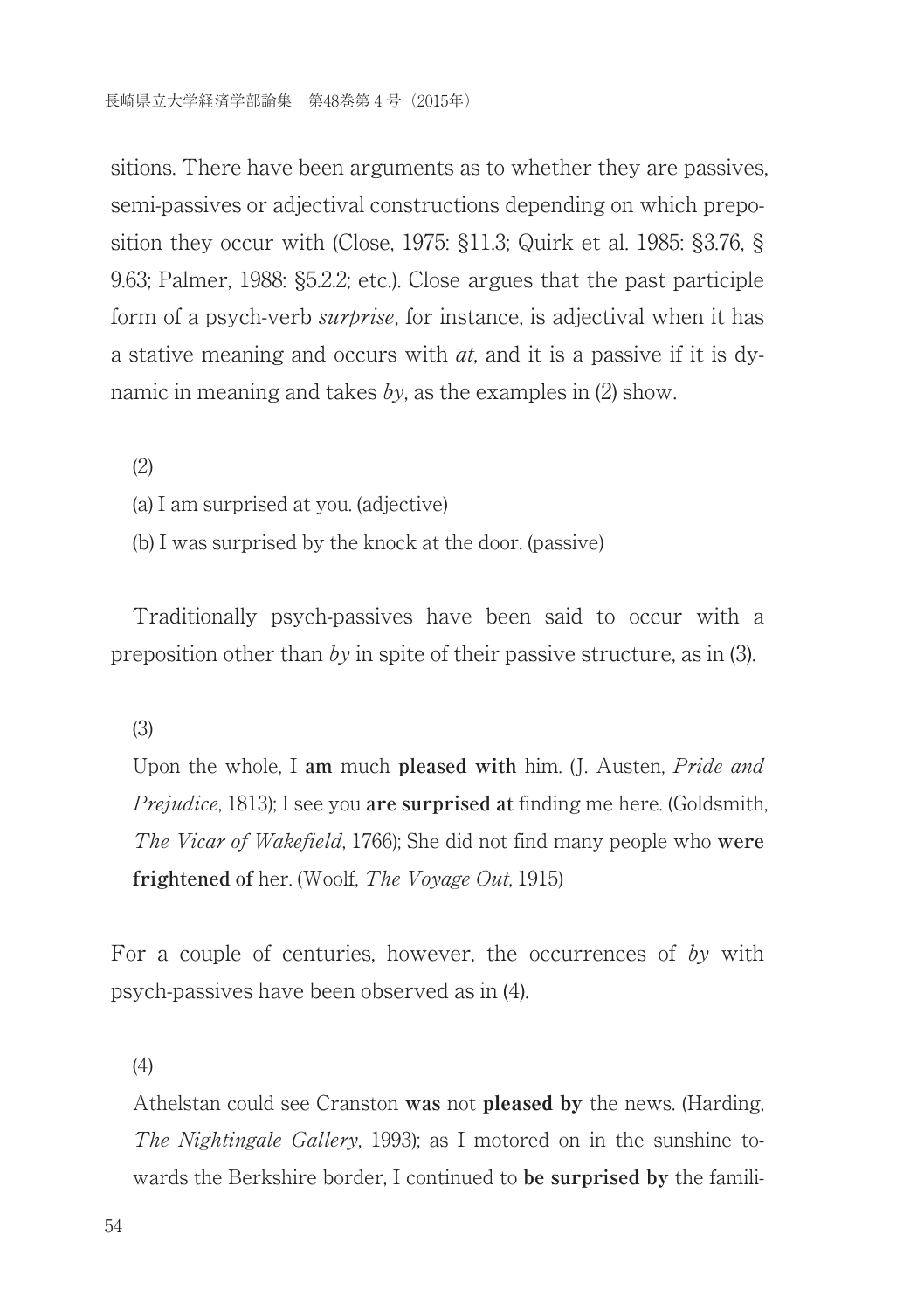arity of the country around me. (Kazuo Ishiguro, The Remains of the Day, 1989); Evelyn **was frightened by** the strength of her reactions. (Scobie, A Twist of Fate, 1990)

In my previous articles.<sup>2</sup> which examined the passives of *surprise* and the agentive prepositions they occur with. $3$  I noticed that Dickens, one of the greatest writers in the history of English literature, used by-phrase with the passives of *surbrise* quite frequently. In fact, by is used so frequently as to stir my curiosity and make me decide to examine Dickens' usage of the passives of *surbrise* occurring with at or by in his novels.

Some interesting findings were made about the occurrences of the two prepositions.<sup>4)</sup> First of all, *at* and by are used almost in equal numbers:  $at 40$  times and  $by 39$  times in his some twenty novels and books. This is quite anomalous from the norm of the day considering the ratio of  $at$  and  $bv$  in Late Modern English (LModE), which is approximately  $1:0.3^{5}$  Moreover, in his earlier novels, *at* was prevalent. but gradually it lost its turf and by began to gain more ground and after *David Cobberfield*, the novel in the middle of his writing career, by became so predominant that it gives us an impression that by was replacing or had nearly replaced *at*.

In this article we will examine Dickens' use of the passives of synonymous psych-verbs, and the agentive prepositions they occur

<sup>2)</sup> Taketazu, 1999a and 1999b.

 $3)$  The reason that I focused on studying the verb *surprise* is because *surprise* is one of the most typical psych-verbs. It is my belief that to examine the behaviors of such a typical psych-verb will help to reveal the behaviors of psych-verbs in general.

<sup>4)</sup> Taketazu, 2002 and its revised version of 2008.

 $5)$  This ratio is calculated from the data presented in my 1999a article (pp. 199, 207– 208).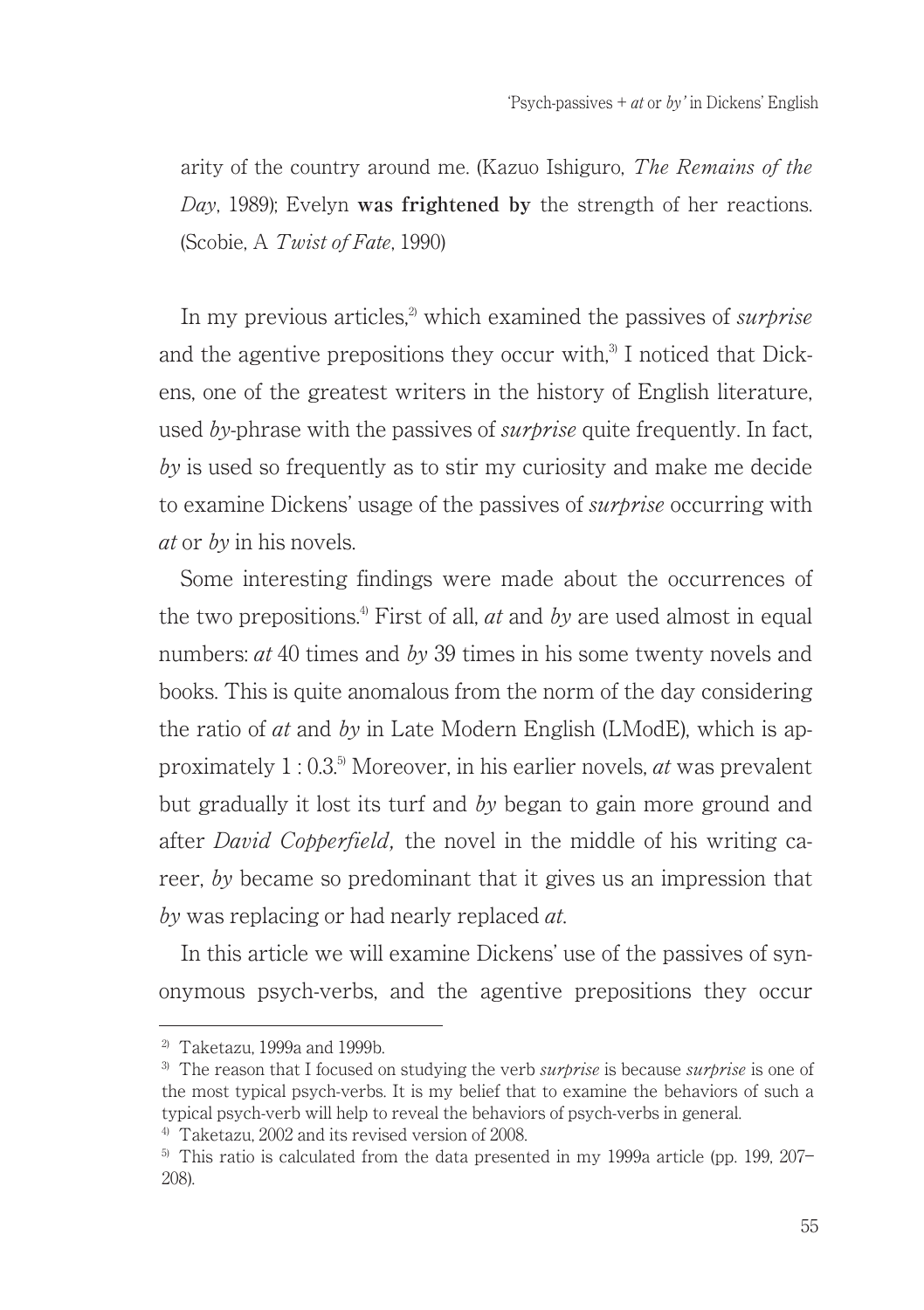with, utilizing computer corpora. The synonymous verbs to be treated are: alarm, amaze, appall, astonish, astound, baffle, bewilder, dismay, perplex, shock, startle and stun.

We will see how Dickens uses psych-passives with  $at$  or  $by$  in his works. We will also see if Dickens' use is similar to or different from those of his contemporary writers of Late Modern English (LModE) and Present-day English (PE). Theoretical implications of psychpassives as to its status whether passives or adjectives are also considered.

#### 2. Synonymous verbs

First, let us show how synonymous these verbs are by consulting Oxford Advanced Learner's Dictionary and providing the definitions of the verbs in the dictionary.

Amaze is described as "surprise (someone) greatly; fill with astonishment", *astonish* as "surprise or impress (someone) greatly", *as*tound as "shock or greatly surprise", baffle as "totally bewilder or perplex", bewilder as "cause (someone) to become perplexed and confused", perplex as "make (someone) feel completely baffled", shock as "cause (someone) to feel surprised and upset", startle as "cause to feel sudden shock or alarm", *stun* as "astonish or shock so that they are temporarily unable to react", *surbrise* as "cause (someone) to feel mild astonishment or shock". *Alarm* is described as "to make (someone) feel frightened, disturbed, or in danger" but a synonym dictionary lists "startle" and "dismay" for its synonym.<sup>6)</sup>

 $6$  The Penguin Dictionary of English Synonyms and Antonyms (1992).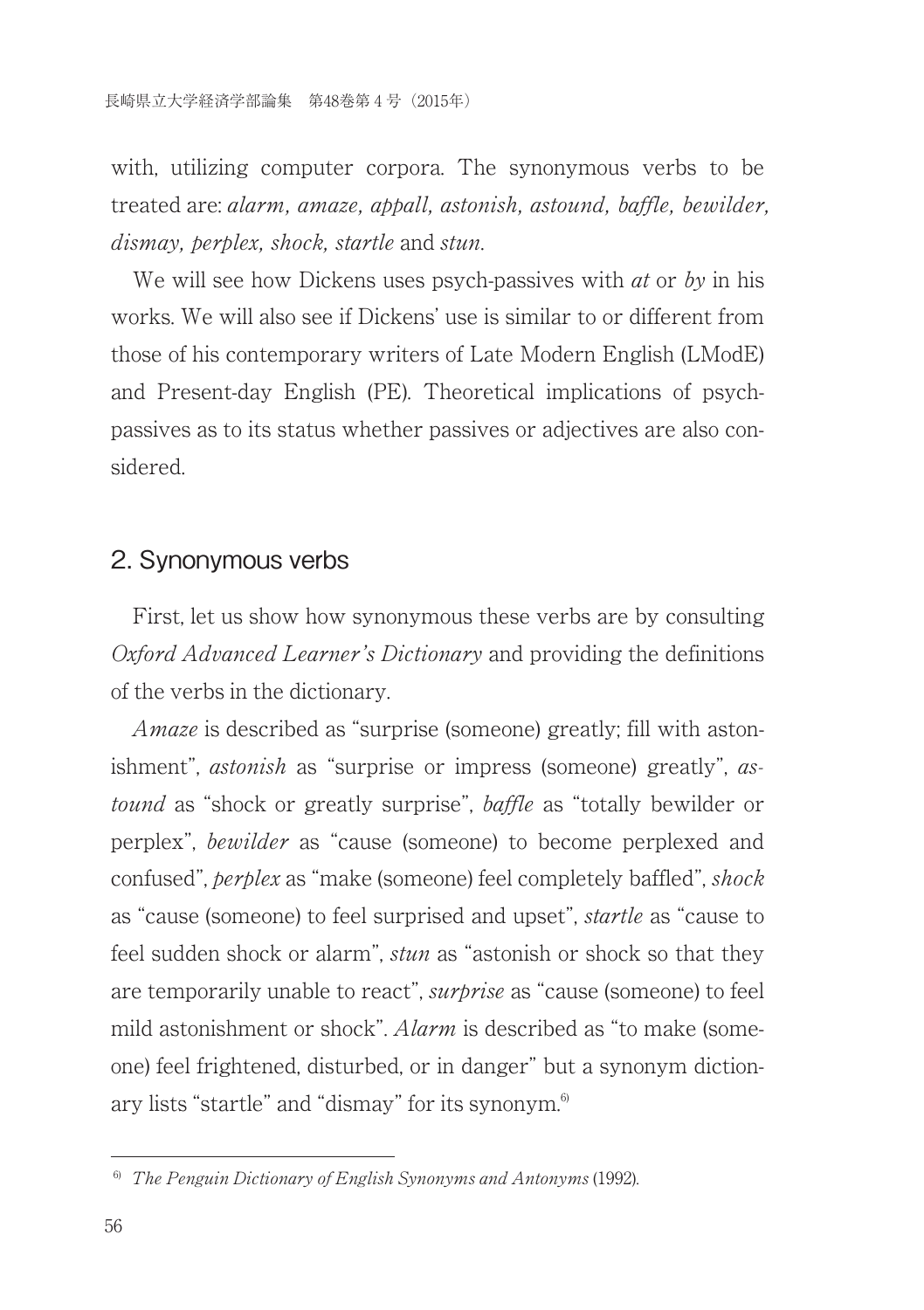It seems obvious that the definitions cited here are made by borrowing other synonymous word(s) and in that sense these definitions may be more or less circuitous. This kind of circular and roundabout definitions may be tantamount to saying that these verbs are used synonymously.

The fact that these verbs are synonymous may also be illustrated by the coordinated use of the two predicates by Dickens as shown in (5).

(5)

Mr. Pickwick felt, with some astonishment, that Sam's fingers were trembling at the gaiters, as if he were rather **surprised** or **startled**.(PP, ch.44); the two poor strangers, **stunned** and **bewildered** by the hurry they beheld  $\ldots$  (*OCS*, ch.44); "I am **astonished** - I am **amazed** - at her audacity . . ." (BR, ch.80); John Willet was so **amazed** by the exasperation and boldness of his hopeful son, that he sat as one **bewildered**, (BR, ch.3); etc. $7$ 

It shows that they are so synonymous that they tend to co-occur with each other. The abbreviated forms are used for the titles (DC for *David Copperfield*, for instance $\delta$ <sup>8</sup> and the chapter it occurs in is

 $7\,$  More examples are found: 'bewildered and amazed' (PP, ch.16), 'surprised and astonished' (NN, ch.37), ʻstartled and bewildered' (OCS, ch.15), ʻastounded and bewildered' (BR, ch.65), ʻstunned and shocked' (BR, ch.68), ʻstartled, or shocked' (DS, ch.1), ʻdismayed and shocked' (DS, ch.8), ʻastonished and dismayed' (DS, ch.46), ʻperplexed and dismayed'  $(GE, ch.41)$ ; 'startled or surprised'  $(GE, ch.11)$ ; etc.

 $8$ ) The abbreviated forms and the years of publication are as follows: Sketches by Boz (SB, 1835―36), Pickwick Papers (PP, 1836―37), Oliver Twist (OT, 1837―38), Nicholas Nickleby (NN, 1838―39), The Old Curiosity Shop (OCS, 1840), Barnaby Rudge (BR, 1841), Martin Chuzzlewit (MC, 1843―44), Dombey and Son (DS , 1846―48), David Copperfield (DC , 1849―50), Bleak House (BH, 1852―53), Hard Times (HT, 1854), Little Dorrit (LD, 1855―57), A Tale of Two Cities (TTC, 1859), The Uncommercial Traveller (UT, 1860), Great Expectations (GE, 1861), Our Mutual Friend (OMF, 1864–65). They are in chronological order.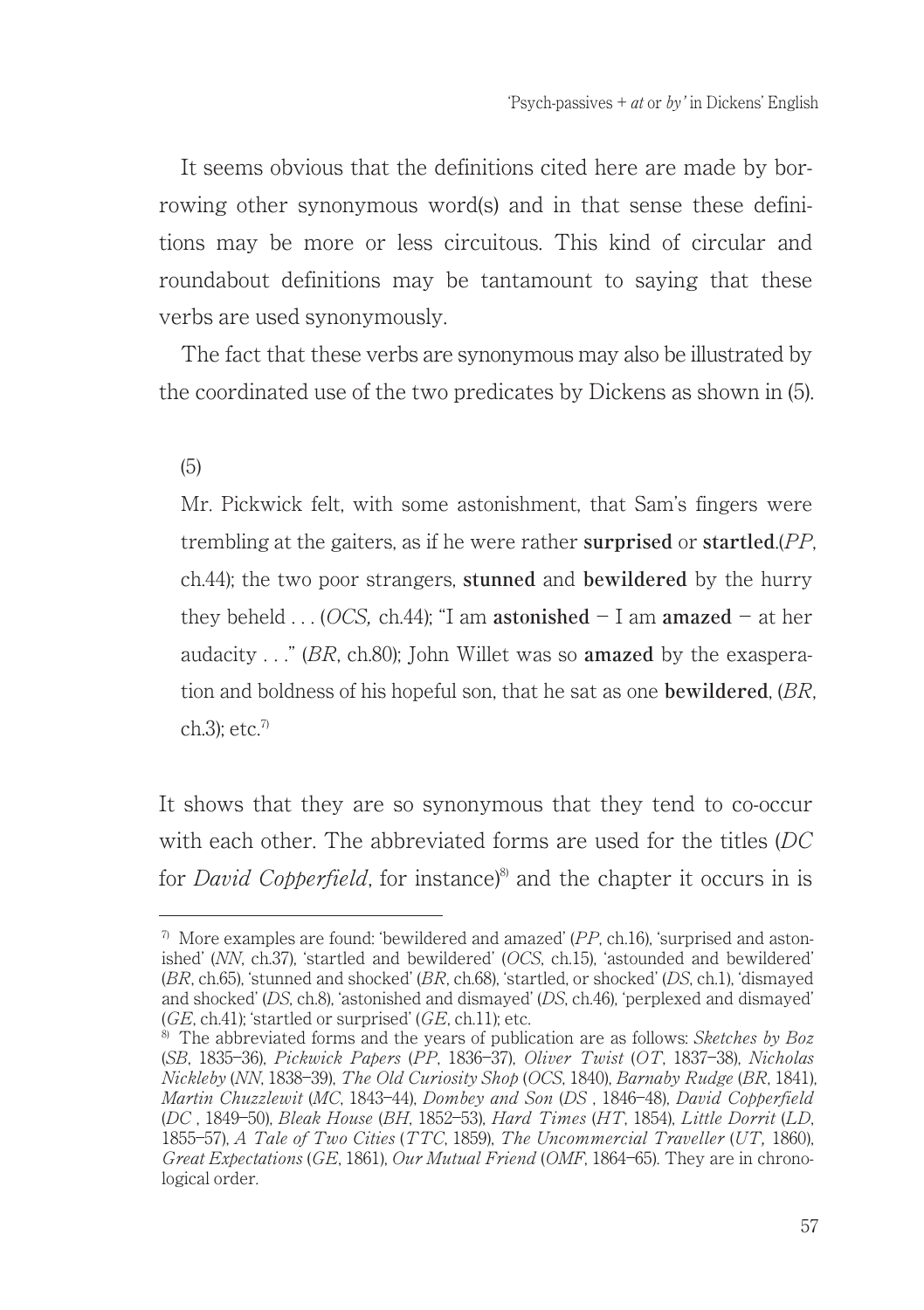shown in the parentheses after each example.

Synonymous as they may be, these verbs are likely to have some slightly different shades of meaning from each other, as in (6).

(6)

- (a) He **was astonished**, but by no means **dismayed**. (PP, ch.2)
- (b) Arthur **was** more **shocked** than **surprised** to hear it. (LD, ch.70)

Dickens, with these differences of meaning in mind, must have used the verbs in an appropriate way in a suitable context, but basically they seem to possess such identical or similar meanings as to be included in a group of synonyms.

### 3. Data collection

#### 3.1 Corpus

The computer corpora of the Modern English Collection<sup>9</sup> and  $CLiC<sup>10</sup>$  were utilized together with The Victorian Literary Studies Archive<sup>11)</sup> for collecting data of Dickens. The Modern English Collection (MEC) is a corpus created at the University of Virginia and it is assumed to contain 50 million words of British and American English from the 16th to the early 20th century, including Dickens.

CLiC is a corpus created at the University of Nottingham and it contains 18 novels of Dickens, some of which are not contained in MEC. MEC, on the other hand, contains Dickens' works which are

<sup>&</sup>lt;sup>9)</sup> http://etext.virginia.edu/etcbin/ot2www-pubeng?specfile=/texts/english/modeng/ publicsearch/modengpub.o2w

<sup>10)</sup> http://clic.nottingham.ac.uk:8080/index.html

<sup>&</sup>lt;sup>11)</sup> http://victorian.lang.nagoya<sup>T</sup>u.ac.jp/concordance.html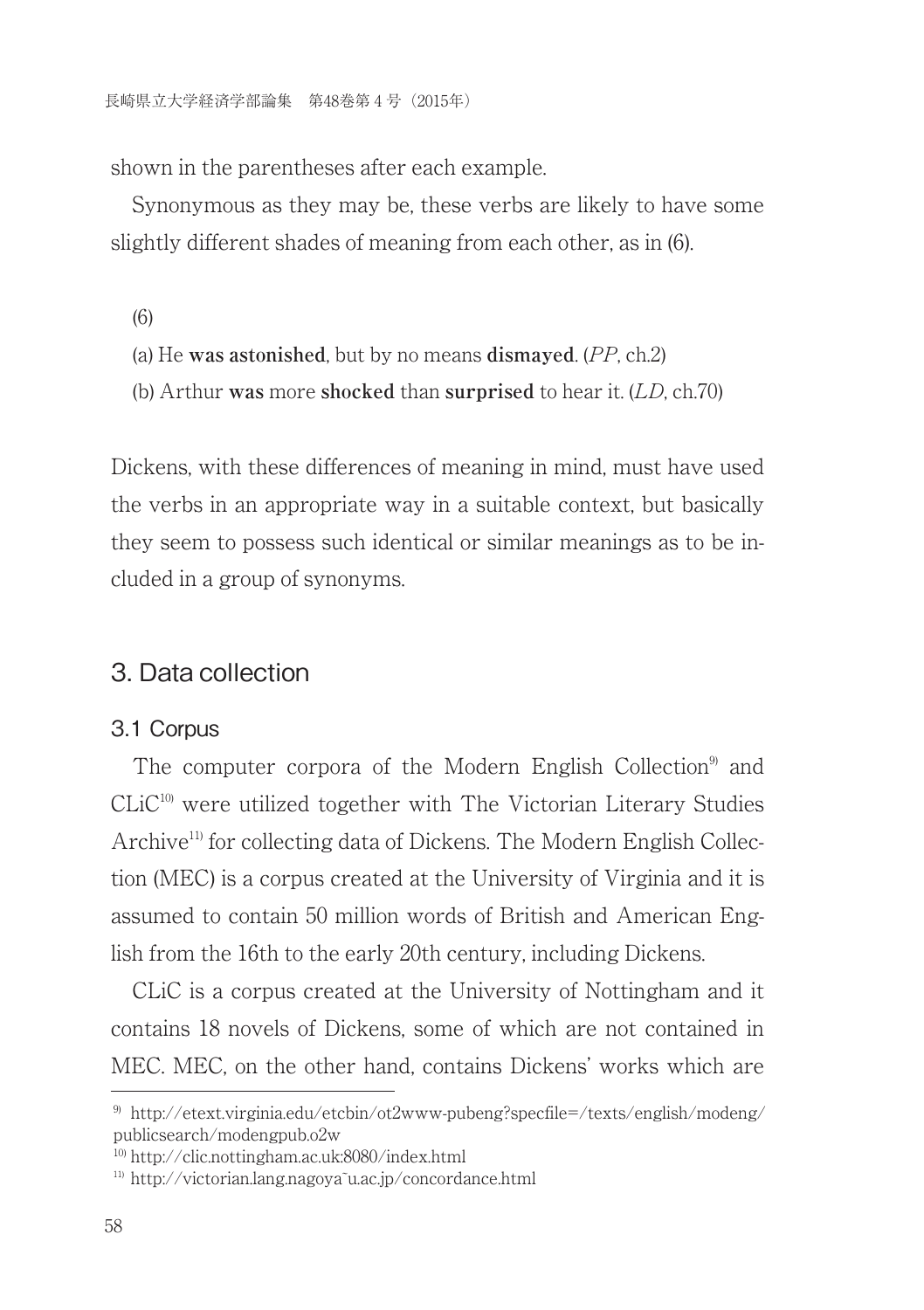not included in CLiC, so these two corpora can be used to complement each other.

The Victorian Literary Studies Archive is a corpus produced by Professor Mitsuharu Matsuoka of Nagoya University. It contains more than a hundred British writers during the Victorian period and the concordance of Dickens includes 24 works of the novelist: novels, short story collections and non-fictions.

### 3.2 Some collected examples

The collected samples include complete sentences (I am astonished at you.) as well as non-finite clauses such as participle constructions (So *immensely astounded by the entrance*), elliptical sentences (as if astonished at his presumption) or object complements (finding himself stunned by the words). The sentences in which such linking verbs as *become, seem, look, or sound* function as main verbs (never seemed dismayed by anything her mother said or did) are also considered. Inappropriate examples are sieved and discarded and only apt ones are gathered and analyzed.

Let us present some examples gathered from the corpus in (7) below. The figures in the parentheses after each verb are the frequencies of occurrence of at and by.

(7)

(a) alarmed (at 17 , by 28)

"Oh, don't tell me you are going to send me away, sir, pray!" exclaimed Oliver, **alarmed at** the serious tone of the old gentleman's commencement! (OT, ch.14); He entreated him not to be **alarmed at** what he was about to say. (NN, ch.29); Quite **alarmed at** being the only recipient of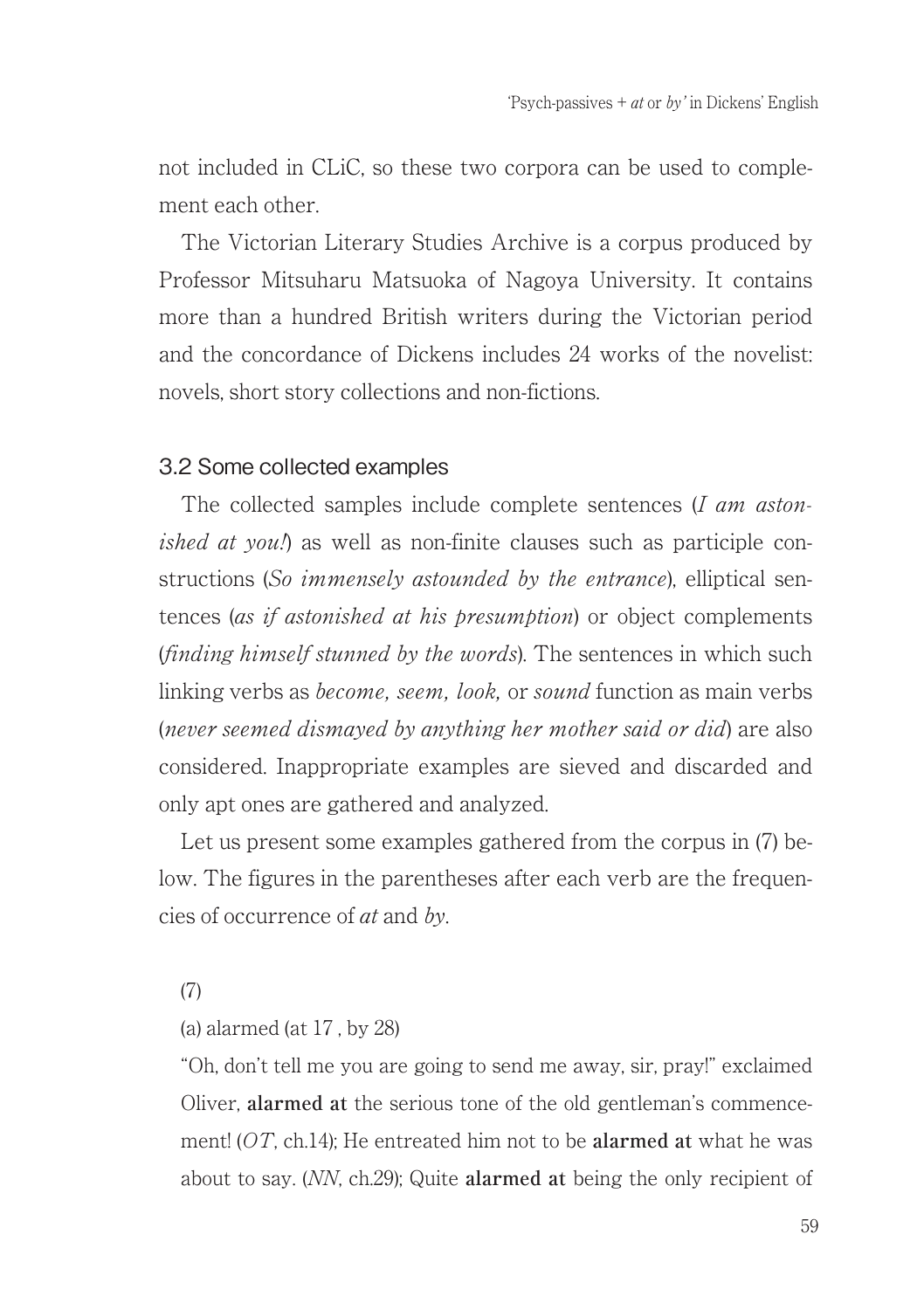this untimely visit  $\ldots$  (DC, ch.32); etc.

Oliver, who watched the old lady anxiously, observed that she was **alarmed by** these appearances. (OT, ch.33); Paul was quite **alarmed by** Mr Feeder's yawning. (DS, ch.12); Mr. Chillip was so **alarmed by** her abruptness. (DC, ch.1); "Do not be **alarmed by** what I say, Agnes," (DC, ch.19); etc.

(b) amazed (at 14, by 15)

Nicholas looked on, quite **amazed at** the introduction of this new theme. (NN, ch.37); But Withers, meeting him on the stairs, stood **amazed at** the beauty of his teeth . . . (DS, ch.37); Miss Abbey was **amazed at** her demeanour. (OMF, ch.6); etc.

John Willet was so **amazed by** the exasperation and boldness of his hopeful son, (BR. ch.3); I sat all the while, **amazed by** Mr. Micawber's disclosure, and wondering what it meant; (DC, ch.36); etc.

(c) appalled (at 0, by 5)

Master Charles Bates, **appalled by** Sikes's crime, fell into a train of reflection . . . (OT, ch.53); he began to be **appalled by** the prospect before him.  $(HT, ch.20)$ ; etc.

(d) astonished (at 24, by 13)

Mr.Winkle was so very much **astonished at** the extraordinary behaviour of the medical gentleman, (PP, ch.38); "How dare you, Dolly? I'm **astonished at** you." (BR, ch.27) "Oh! I am not at all **astonished at** your speaking thus openly . . ." (MC, ch.17); "I'm **astonished at** that, Master Copperfield . . ." (DC, ch.42); etc.

"Sir!" said the spinster aunt, rather **astonished by** the unexpected apparition and somewhat doubtful of Mr. Jingle's sanity. (PP, ch.8); "Is the gentleman at home?" said Kit, rather **astonished by** this uncommon reception. (OCS, ch.56); etc.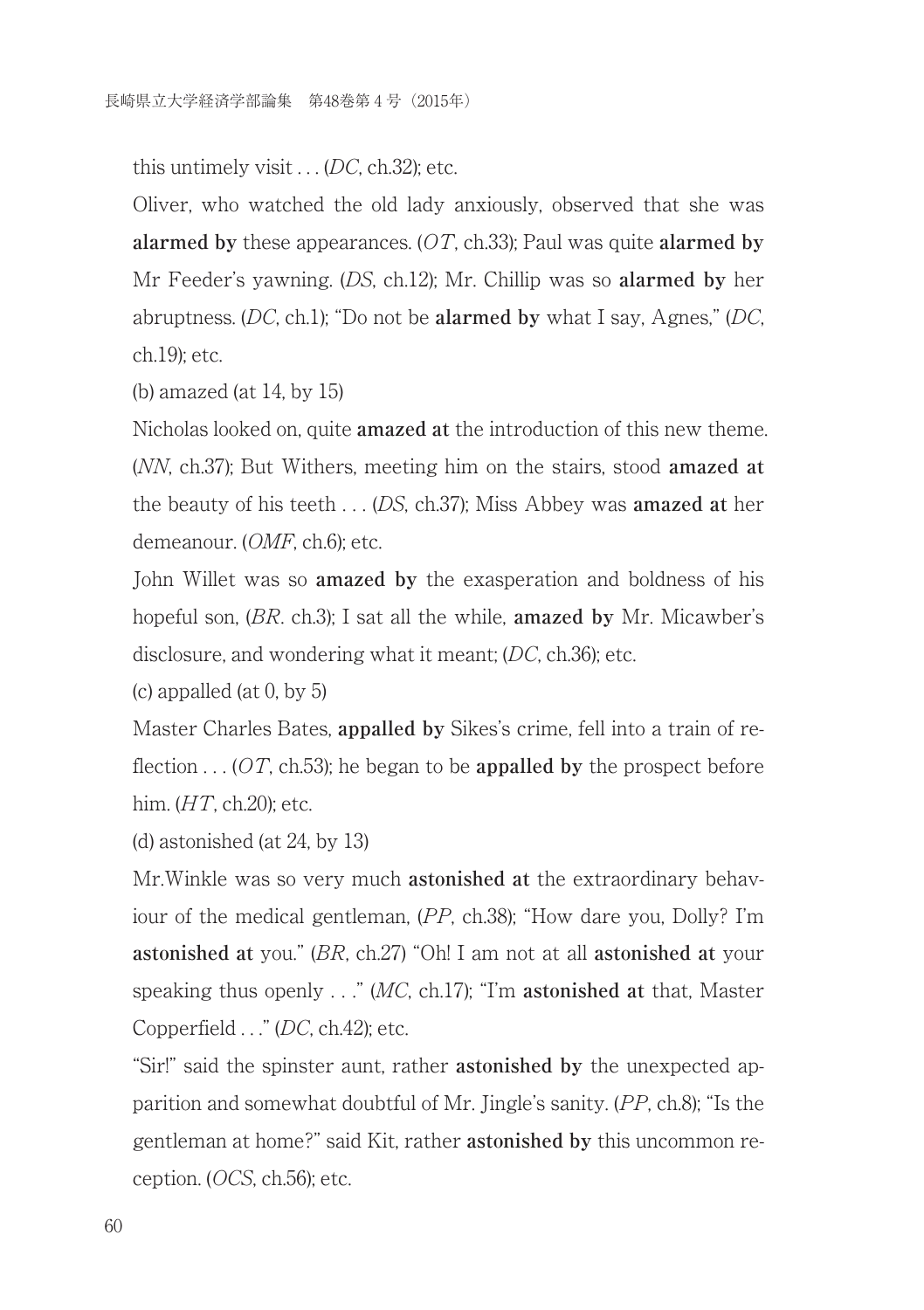(e) astounded (at 1, by 7)

The linen-drapers of Hammersmith were **astounded at** the sudden demand . . . (SB, ch.10)

Oliver was rather **astounded by** this intelligence, (OT, ch.2); But, **astounded** as he was **by** the apparition of the dwarf among the Little Bethelites, (OCS, ch.41); So immensely **astounded** was Mr. Merdle **by** the entrance of Bar . . . (LD, ch.48); etc.

(f) baffled (at  $0,$  by  $5$ )

The little man seemed rather **baffled by** these several repulses, (PP, ch.10); Dennis, who was very much **baffled by** the cool matter-ofcourse manner of this reply, recovered his self-possession  $\ldots$  (BR, ch.53); etc.

(g) bewildered (at 0, by 16)

Richard Swiveller, who being **bewildered by** the rapidity with which his cards were told, (*OCS*, ch.23); . . . confused by the deafening thunder, and **bewildered by** the glare of the forked lightening, (OCS, ch.29); The single gentleman, rather **bewildered by** finding himself . . . (OCS, ch.47); UNCERTAIN where to go next, and **bewildered by** the crowd of people who were already astir, (BR, ch.48); etc.

(h) dismayed (at 0, by 8)

Mr. Pinch was not so **dismayed by** this terrible threat, (MC, ch.7); Edith . . . never seemed **dismayed by** anything her mother said or did. (DS, ch.40); Here Mr. George **is** much **dismayed by** the graces and accomplishments  $\ldots$  (*BH*, ch.63); etc.

(i) perplexed (at 0, by 12)

Very much **perplexed by** this summary disposition of his person, Mr. Pickwick walked back into the prison, (PP, ch.42); Captain Cuttle, **perplexed by** no such meditations, (DS, ch.49); If Little Dorritt were be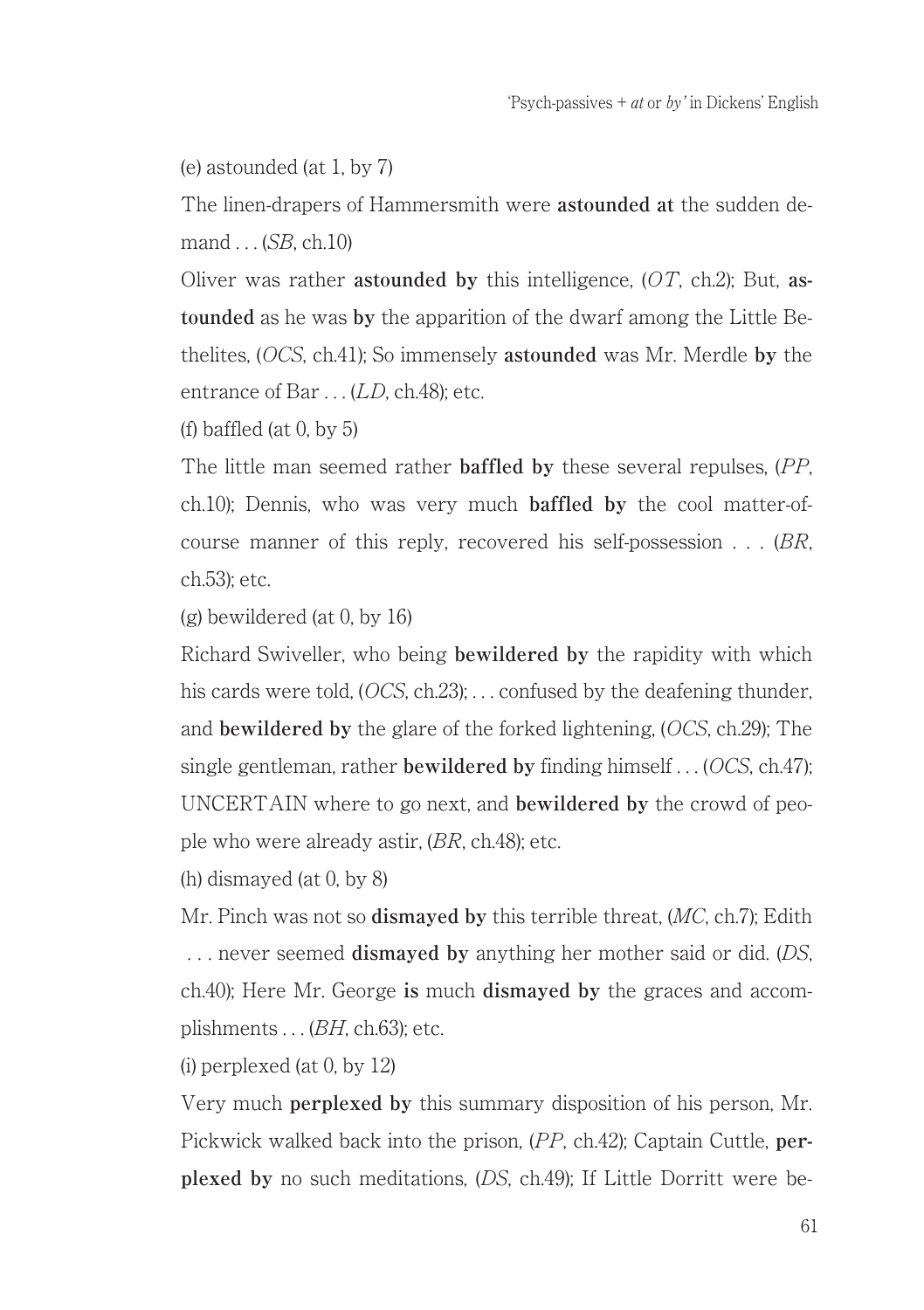yond measure **perplexed by** this curious conduct of . . . (LD, ch.24); etc.  $(i)$  shocked (at 6, by 10)

"He's **shocked at** the way your father goes on in," (PP, ch.27); John, who was greatly **shocked at** this breach of decorum, (BR, ch.10); "I am **shocked at** the sight of you." (TTC, ch.39); etc.

She would have been greatly **shocked by** the indelicacy of a young female's going away with a stranger by night  $\ldots$  (BR, ch.70); I was **shocked by** the mere thought of her having lived, (DC, ch.52); She was so very earnest and injured, that Mr. Gradgrind, **shocked by** the possibility  $\ldots$  (*HT*, ch.33); etc.

(k) startled (at 0, by 40)

he was considerably **startled by** this tragical termination of the narrative. (PP, ch.44); when Mrs. Mann . . . was unexpectedly **startled by** the apparition of Mr. Bumble  $\ldots$  (*OT*, ch.2); he was **startled by** the mention of his sister's name. (NN, ch.32); The solitary passenger was **startled by** the chairmen's cry of "By your leave there!" (BR, ch.16); At first I was **startled by** so abrupt a departure, (DC, ch.15); etc.

(l) stunned (at 0, by 17)

Solomon Gills was at first **stunned** by the communication, which fell upon the little back-parlour like a thunderbolt, (DS, ch.17); Oliver felt **stunned** and stupefied **by** the unexpected intelligence; (OT, ch.34); I was not **stunned by** the praise which sounded in my ears, (DC, ch.48); etc.

#### 3.3 Statistical results

From the data we obtain the results on the following table. Verbs are horizontally arranged and each work of Dickens is vertically listed with the year of publication. The frequencies of occurrence of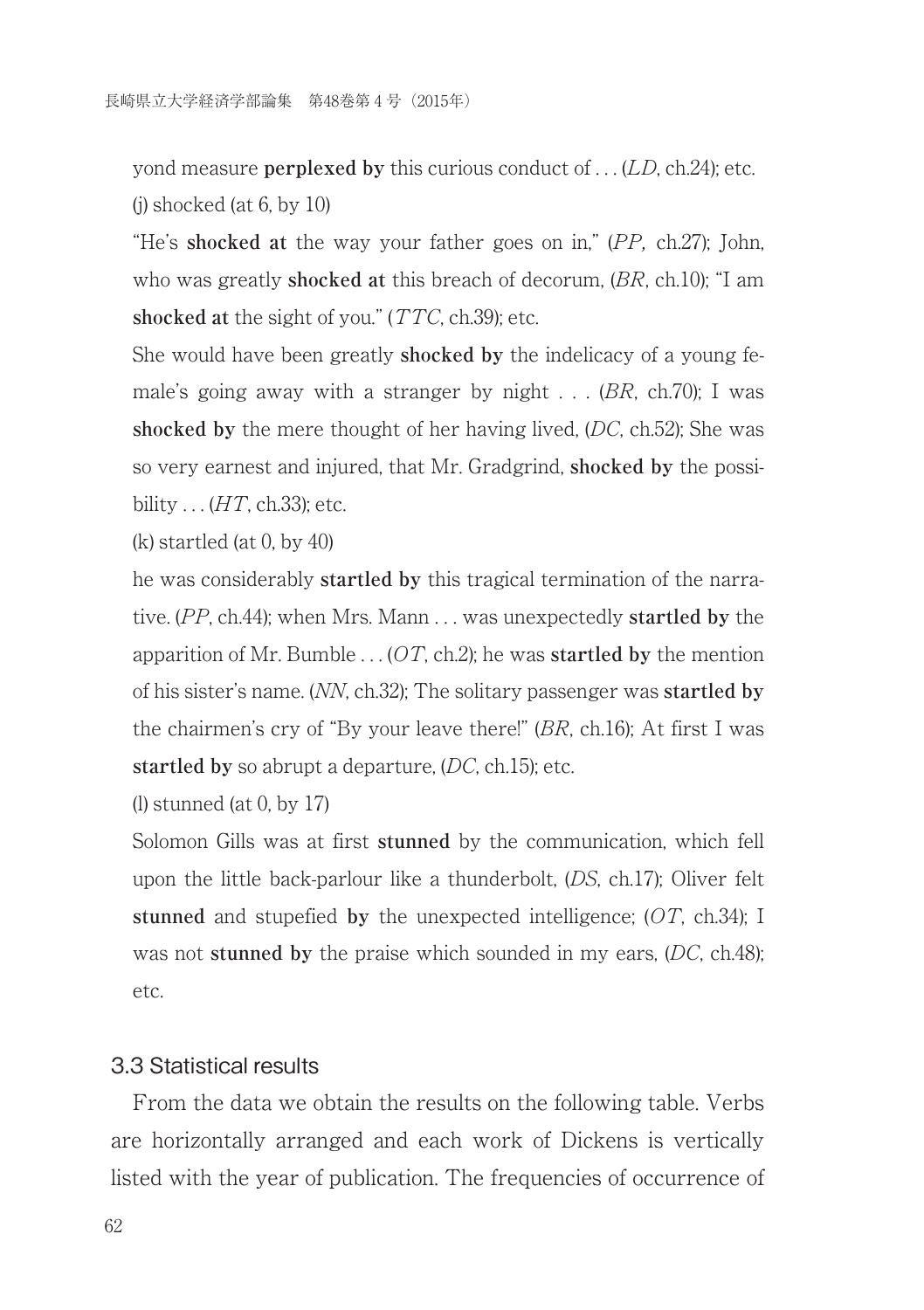| ï                                    |
|--------------------------------------|
|                                      |
| <b>CONTENTS OF STRAIGHT</b>          |
| Ì<br> <br> <br> 2<br> <br> <br> <br> |
| )<br>?<br>;                          |
| ;<br>.                               |
|                                      |
| l                                    |

| Total                         | by                      |                 |                 | $\supseteq$  | $\mathbb{C}$      | $\mathbb{S}$       | 4             | $\infty$       | 17                | $\overline{17}$ | $\mathbb{C}$      | 2                  | Ğ          | $^{2}$        |                          | $^{2}$               | $\overline{c}$            | $\overline{2}$    | 176             |
|-------------------------------|-------------------------|-----------------|-----------------|--------------|-------------------|--------------------|---------------|----------------|-------------------|-----------------|-------------------|--------------------|------------|---------------|--------------------------|----------------------|---------------------------|-------------------|-----------------|
|                               | ti                      | b               | Þ               | $\sim$       | $\infty$          | $\sim$             | Þ             | $\sim$         | $\sim$            | 3               | LC.               | 4                  |            | LO            |                          |                      |                           | 3                 | $\mathcal{S}$   |
| stunned                       | ð                       |                 | ⌒               |              |                   | $\sim$             |               |                | $\sim$            | ÷               |                   |                    | $\sim$     |               | ⊂                        |                      |                           |                   | $\Box$          |
|                               | Ħ                       |                 |                 | ⌒            | ⌒                 |                    |               | ⌒              | C                 | ⌒               | ⌒                 |                    |            | C             | ⊂                        | ⊂                    |                           | 0                 | $\circ$         |
|                               | Ъy                      |                 | LC.             | $\infty$     | Ю                 |                    |               | $\sim$         | 4                 | $\sim$          | Ô                 |                    |            | $\sim$        |                          | $\sim$               |                           | $\sim$            | $\bigoplus$     |
| startled                      | t                       | ⌒               |                 |              |                   |                    |               |                |                   |                 |                   |                    |            |               |                          |                      |                           |                   | 0               |
| shocked                       | by                      |                 |                 |              |                   |                    |               |                | $\sim$            |                 | N                 |                    | Ń          |               |                          |                      |                           | ⌒                 | $\supseteq$     |
|                               | Ħ                       | C               |                 |              |                   |                    |               |                | 0                 | 0               |                   |                    |            |               |                          | ⊂                    |                           | 0                 | G               |
|                               | $\mathbb{Z}$            | $\subset$       | 2               | 0            |                   |                    |               |                | 0                 | 2               |                   |                    |            | 3             | C                        |                      |                           |                   | $\overline{2}$  |
| bewildered dismayed perplexed | $\ddot{a}$              | C               |                 | ⊂            |                   |                    |               |                | 0                 |                 |                   |                    |            |               | ⊂                        |                      |                           |                   | $\circ$         |
|                               | by                      |                 |                 |              |                   |                    |               |                |                   | Ñ               |                   |                    |            |               |                          |                      |                           |                   | $\infty$        |
|                               | t                       |                 |                 | ⌒            |                   |                    |               | C              | $\subset$         | 0               | 0                 |                    |            | C             | ⊂                        | $\subset$            |                           | 0                 | $\circ$         |
|                               | by                      |                 |                 |              |                   | 5                  | $\sim$        |                |                   | 3               |                   |                    |            |               |                          |                      |                           | ⌒                 | $\frac{1}{2}$   |
|                               | $\ddot{a}$              |                 |                 |              |                   |                    |               |                |                   | ⌒               |                   |                    |            |               |                          |                      |                           |                   | $\circ$         |
| baffled                       | by                      |                 |                 |              |                   |                    |               |                | ⌒                 |                 |                   |                    |            |               |                          |                      |                           | 0                 | LO              |
|                               | ನ                       |                 |                 |              |                   |                    |               |                |                   |                 |                   |                    |            |               |                          |                      |                           |                   | ⊂               |
|                               | by                      |                 |                 |              |                   |                    |               |                |                   |                 |                   |                    |            |               |                          |                      |                           |                   | $\sim$          |
|                               | ನ                       |                 |                 |              |                   |                    |               | $\subset$      | $\circ$           | 0               |                   |                    |            | C             | C                        |                      |                           | $\circ$           |                 |
| appalled astonished astounded | by                      |                 | $\mathcal{L}$   |              |                   |                    |               |                | $\sim$            |                 |                   |                    |            |               |                          |                      |                           |                   | $\overline{2}$  |
|                               | t                       |                 | $\sim$          |              |                   |                    |               |                |                   |                 |                   |                    |            | m             |                          |                      |                           |                   | Å               |
|                               | by                      |                 |                 |              |                   |                    |               | C              |                   |                 |                   |                    |            |               | C                        |                      |                           |                   | LO              |
|                               | Ħ                       | C               |                 | 0            |                   |                    |               |                | ∊                 | 0               |                   |                    |            |               | C                        | C                    |                           | C                 | $\circ$         |
| amazed                        | by                      | $\circ$         |                 |              |                   |                    |               |                |                   |                 |                   |                    |            | $\sim$        | Ć                        | $\infty$             |                           |                   | $\mathbb{E}$    |
|                               | Ħ                       |                 |                 |              |                   |                    |               |                |                   |                 |                   |                    |            |               | $\subset$                |                      |                           |                   | $\overline{14}$ |
| alarmed                       | $\overline{\mathbb{Z}}$ | $\sim$          |                 |              | $\sim$            | ∼                  |               |                |                   | $\sim$          | ∞                 |                    |            |               |                          | $\sim$               | $\sim$                    |                   | 28              |
|                               | $\ddot{a}$              | $\sim$          | 4               | ∞            | ∞                 |                    |               | ⌒              |                   | 0               |                   |                    |            | Ć             | $\overline{\phantom{1}}$ | ⌒                    |                           | $\sim$            | $\overline{17}$ |
| Verb                          | Prep<br>Year            | 1835-36         | 1836-37         | 1837-38      | $1838 - 39$       | 1840               | 1841          | 1842           | 1843-44           | 1846-48         | 1849-50           | $1852 - 53$        | 1854       | 1855-57       | 1859                     | 1860                 | 1861                      | 1864-65           |                 |
| Dickens                       | Works                   | Sketches by Boz | Pickwick Papers | Oliver Twist | Nicholas Nickleby | Old Curiosity Shop | Barnaby Rudge | American Notes | Martin Chuzzlewit | Dombey and Son  | David Copperfield | <b>Bleak House</b> | Hard Times | Little Doritt | Tale of Two Cities       | Uncommercial Travele | <b>Great Expectations</b> | Our Mutual Friend | Total           |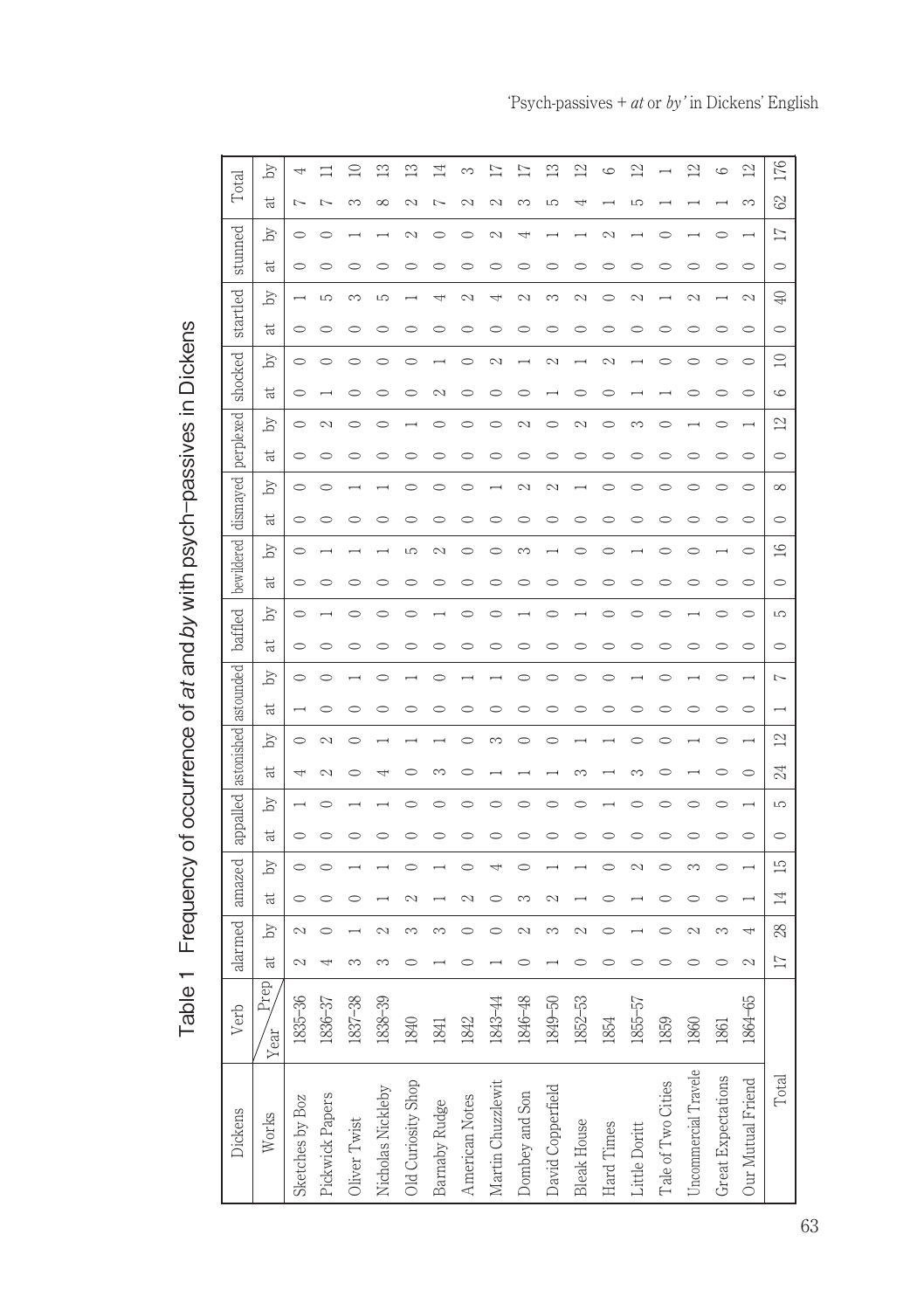at and by are shown under each verb. The total numbers from each verb and from each work are shown at the bottom and at the right of the table, respectively.

#### 3.4 The role of statistics in philology

Before we get into the analysis of the data, some comments must be made on the role that statistics play in philology. Statistics cannot be expected to make an exact representation of a linguistic phenomenon and it does not have to be so in philology since philology is not so rigorous a discipline as scientific disciplines. In philology, statistics can be utilized to show a general tendency of a certain linguistic phenomenon. All this study aims to show is the approximate ratio of at and by and the statistics we obtained, even if they may be simplistic, will be of assistance in understanding a general tendency of the occurrence rate of at and by.

The figures of occurrence of  $at$  and  $by$  from each item, that is, each verb or each book, may not be big enough to make a meaningful observation. The solution to this drawback would be to add up the figures from each verb or each book. The simple addition of the figures, however, may not constitute a true representation; nevertheless, we get a general picture at the very least.

Furthermore, there is a possibility that one added-up figure may be so large as to affect the whole statistical data. It is not likely, however, that this is the case because one larger figure seems to be counterbalanced by another larger figure or ironed out by a number of smaller figures.

The picture we get from the analysis of the data may be likened to a huge jigsaw puzzle in which some pieces are lacking here and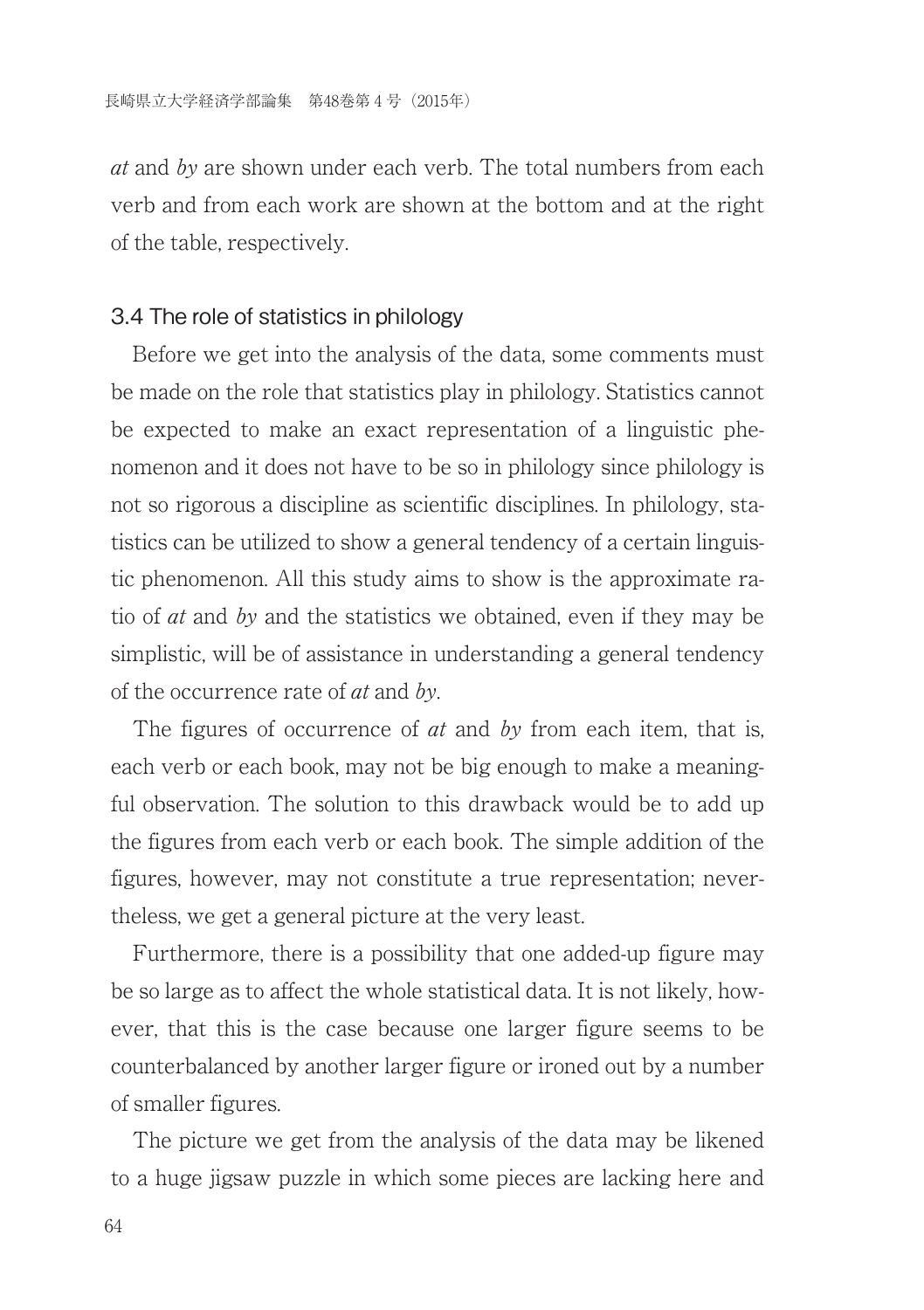there but we can still see the whole picture and find out the general pattern. And that should suffice for the purpose of this article.

## 4. Analysis

### 4.1 Classification of the verbs

Each verb seems to have its own characteristics in spite of their synonimity although there is an assumption that synonymous words tend to behave in a similar way syntactically. Astonish, for instance, tends to occur preferably with *at*, while verbs like *bewilder, startle* or stun only occur with by. Allowing for their individuality, it seems possible to classify the verbs into four groups as follows, depending on which preposition they chiefly occur with:

Group 1: *Amaze* shows almost an equal number of occurrences of *at* and by.

Group 2: Astonish tends to occur more with at, with fewer occurrences with  $hv$ 

Group 3: Alarm,<sup>12)</sup> astound and shock occur with both at and by, with more occurrences with by.

Group 4: Appall, baffle, bewilder, dismay, perplex, startle and stun only occur with by and never occur with at.

Verbs of Groups 1, 2 and 3 occur with both  $at$  and  $by$ . There are

 $12$ ) Alarm seems to show a similar behavior to *surprise* in that there seems to have occurred a replacement of  $at$  by  $by$ . The verb tends to occur with  $at$  in earlier works and then shows a gradual decrease and a final near-disppearance.  $Bv$ , on the other hand, increases gradually and in later works it looks as if it replaced at.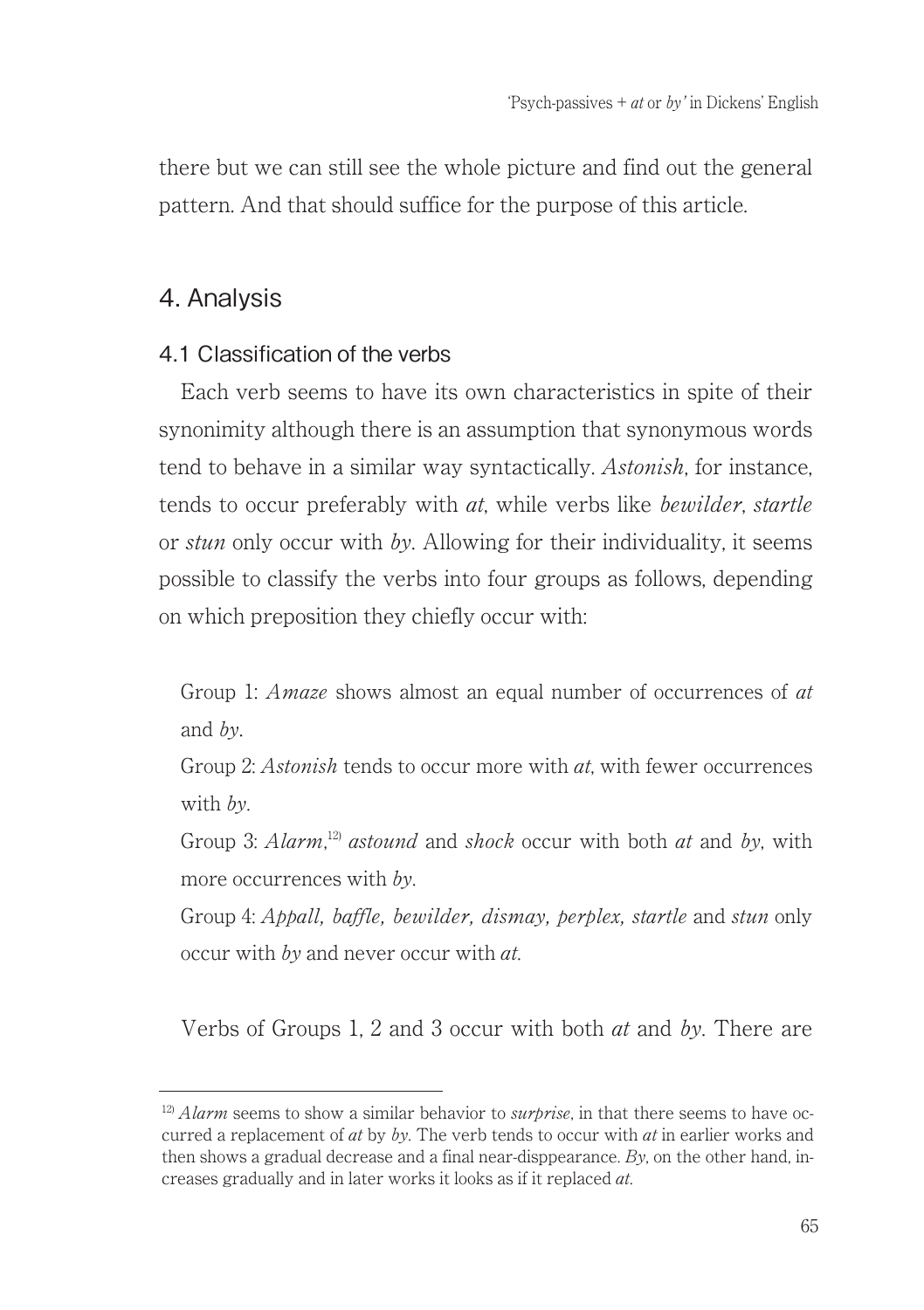cases where a verb takes both at and by in the same novel. Does Dickens try to make a distinction by using a different preposition or does the novelist choose a preposition in a haphazard way? We are not certain if there is any intention on Dickens' part but it seems likely that there are some rules involved in the choice of the preposition. This is an interesting theme but we will not get into this here. We will confine our analysis to the quantitative one in this article.

#### 4.2 The dominance of by

The following results are obtained from the statistics. It shows that *at* and by occur at the ratio of  $1:2.8$ , which means that by occurs nearly three times more frequently than *at*.

Table 2 Total occurrences of at and by and their ratio in Dickens

| Prep      | at. |     |
|-----------|-----|-----|
| Frequency |     | 176 |
| Ratio     |     |     |

Dickens obviously prefers to use by as an agentive preposition with psych-passives. Does this conform to the norm of his day? Or is it different from the uses of his contemporary writers?

### 5. The comparison with Late Modern English

#### 5.1 Data collection

MEC was used to collect data to make a comparison of Dickens with the writers of Late Modern English. Twenty writers each from Britain and America are selected for the examination. Some are lit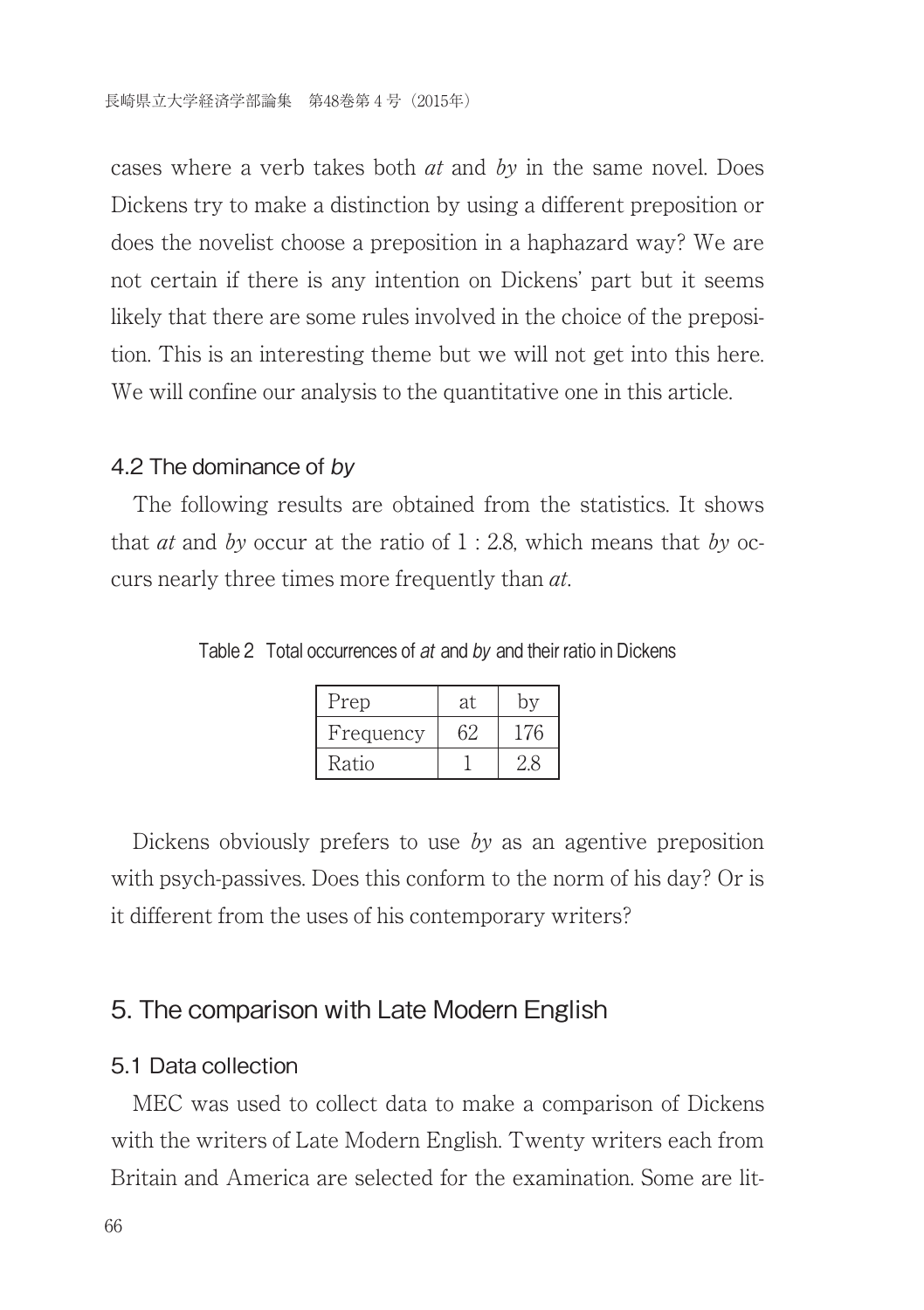erally famous and renowned authors and others are popular and widely-read writers of arguably secondary importance. $^{13}$ 

Britain and America are treated separately because there may be some differences in the English between the two countries since American English has been said to preserve older features of English – described by Markwardt  $(1958: 59-80)$  as the "colonial lag". Nevalainen (2006: 146) seems to be in agreement with this idea, saying that "this conservatism is called colonial lag". So it may be expected that American writers show older tendency in their choice of preposition, but it has turned out that the results from the two countries are basically very similar.

The data of some 20 writers from each country may not represent the whole picture of the linguistic situation of the period but they are assumed to be a close representation since the results of Britain and America have proved to be quite similar to each other.

Taking the same procedures that we took in collecting Dickens' data, the following statistics are obtained.<sup>14)</sup>

<sup>13)</sup> Writers of Britain are: Henry Fielding (1707―54), Samuel Johnson (1709―84), Oliver Goldsmith (1728―74), Walter Scott (1771―1832), Jane Austen (1775―1817), Charles Darwin (1809―82), Elizabeth Gaskell (1810―65), Charlotte Brontë (1816―55), Emily Brontë (1818―48), George Eliot (1819―80), Wilkie Collins (1824―89), Lewis Carroll (1832―98), Thomas Hardy (1840―1928), Andrew Lang (1844―1912), Robert Louis Stevenson (1850― 94), Joseph Conrad (1857―1924) and Arthur Conan Doyle (1859―1930).

American writers are Washington Irving (1783―1859), James Fenimore Cooper (1789―1851), Catharine Sedgwick (1789―1867), Maria Lydia Child (1802―80), Ralph Waldo Emerson (1803―82), Nathaniel Hawthorne (1804―64), Robert Montgomery Bird (1806―54), Henry Wadsworth Longfellow (1807―82), Edgar Allan Poe (1809―49), Harriet Beecher Stowe (1811―96), Henry David Thoreau (1817―62), Herman Melville (1819―91), George William Curtis (1824―92), Maria S. Cummins (1827―66), Luisa May Alcott (1832― 88), Alger Horatio (1832―99) and Mark Twain (1835―1910).

<sup>&</sup>lt;sup>14)</sup> All the figures may not be necessarily exact because there are ambiguous examples (incomplete sentences or sentences with a pseudo-psychological sense) and there may be some oversights in dealing with a large amount of data. This will be the case with the figures on Table 5, where the division (by 4.5) may naturally lead to approximate numbers. Nevertheless, it does not seem to affect the general ratio between *at* and *by*.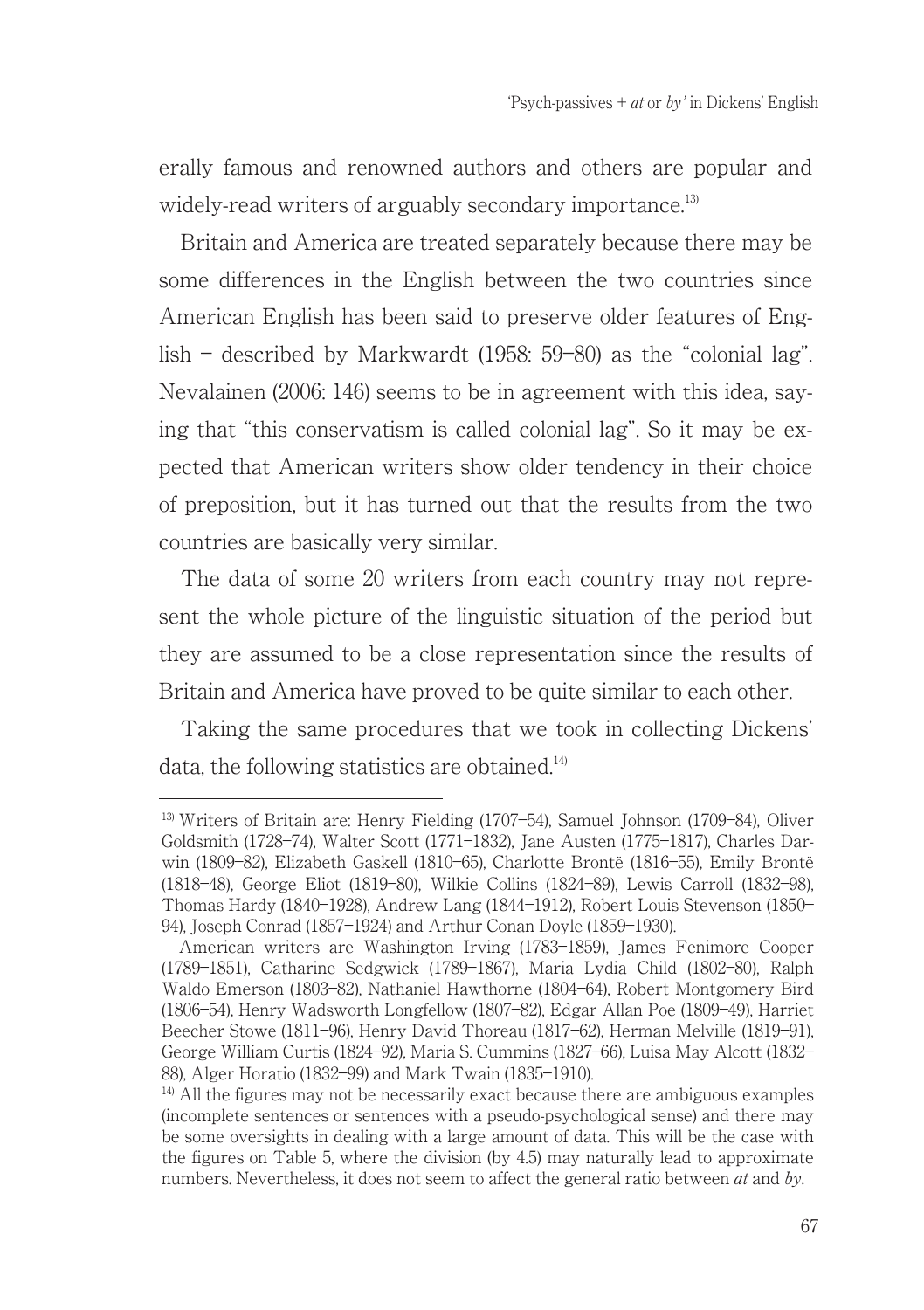| LModE        |          | <b>Britain</b> |     | America | Total         |     |
|--------------|----------|----------------|-----|---------|---------------|-----|
| Prep<br>Verb | at       | by             | at  | by      | at            | by  |
| alarmed      | 27       | 36             | 53  | 42      | 80            | 78  |
| amazed       | 54       |                | 36  | 6       | 90            | 13  |
| appalled     | 11       | 11             | 13  | 7       | 24            | 18  |
| astonished   | 85       | 8              | 103 | 6       | 188           | 14  |
| astounded    | 7        | 3              | 6   | 13      | 13            | 16  |
| baffled      | 0        | 9              |     | 15      |               | 24  |
| bewildered   |          | 18             |     | 36      | $\mathcal{D}$ | 54  |
| dismayed     | 6        | 3              | 8   | 5       | 14            | 8   |
| perplexed    | $\Omega$ | 8              |     | 26      | 1             | 34  |
| shocked      | 41       | 30             | 43  | 18      | 84            | 48  |
| startled     | 16       | 69             | 34  | 111     | 50            | 180 |
| stunned      |          | 21             |     | 8       |               | 29  |
| Total        | 248      | 223            | 300 | 293     | 548           | 516 |

Table 3 Frequency of occurrences of at and by in LModE

#### 5.2 Some distinctive characteristics of the verbs

The statistics show general similarities to and partial differences from Dickens' use. Let us point out some differences.

Verbs amaze and astonish occur predominantly with at, with a very few occurrences of by. The occurrence of by is only a fraction of that of  $at$ , compared to the higher profile that by-phrase is keeping in Dickens' English.

Verbs *alarm, astound* and *shock* occur more frequently with *at*, showing the opposite tendency to Dickens' use, although there are some regional fluctuations: *alarm* occurs more with by in Britain and astound with by in America.

Verbs baffle, bewilder, dismay, perplex, startle and stun have no occurrences with at in Dickens, whereas at is seen to occur in some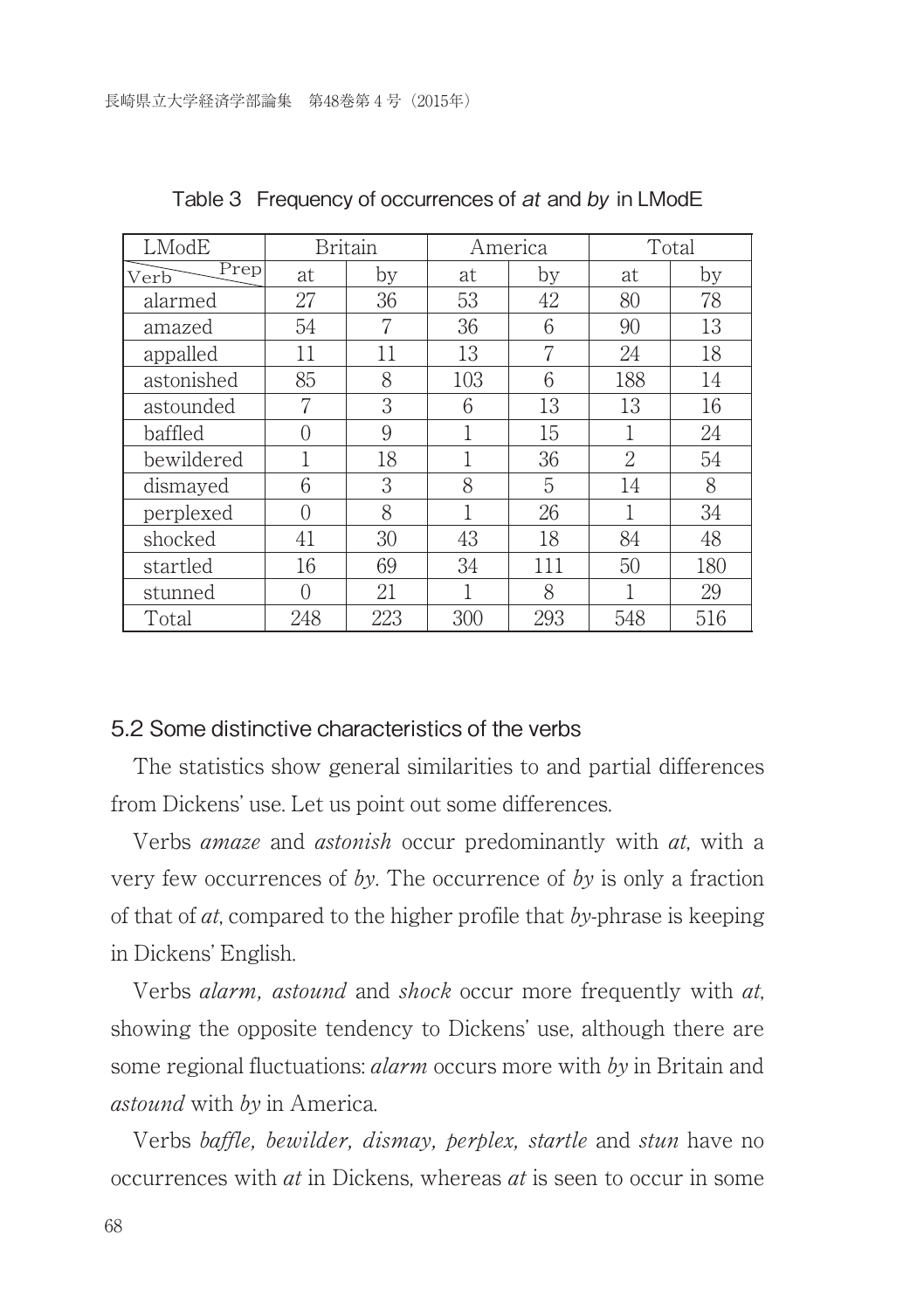of his contemporaries even if its role is very minor. Let us present some examples in (8).

#### (8)

I was weakly **dismayed at** the ignorance, the poverty, the coarseness of all I heard and saw round me. (Brontë, Jane Ayre, ch.11); Evidently bewildered as to the cause of this summons, he looked up **perplexed at** Jadwin as he came up, out of his dim, red-lidded eyes. (Norris, The Pit: A Story of Chicago, ch.9); But now Celia was really **startled at** the suspicion which had darted into her mind. (Eliot, Middlemarch, ch.5); etc.

Dickens could have chosen  $at$ , just as some other writers did in his day, but he did not choose to do so. It seems obvious that Dickens has a preference to use by much more than the norm of his day.

### 5.3 The statistical comparison

The following table shows the total occurrences of *at* and *by* and their ratios in Late Modern English.

| LModE     |     | Britain |     | Total<br>America |     |     |
|-----------|-----|---------|-----|------------------|-----|-----|
| Prep      | at  | by      | at  | bv               | at  | bv  |
| Frequency | 248 | 223     | 300 | 293              | 548 | 516 |
| Ratio     |     | 0.9     |     | 0.98             |     | 0.9 |

Table 4 Total occurrences of at and by and their ratios in LModE

The ratios of  $\alpha t$  and  $\delta y$  between the two countries are very similar: the ratio of Britain is  $1:0.9$  whereas that of America is  $1:0.98$  This similarity may suggest that the data is a good reflection of the linguistic situations of the day.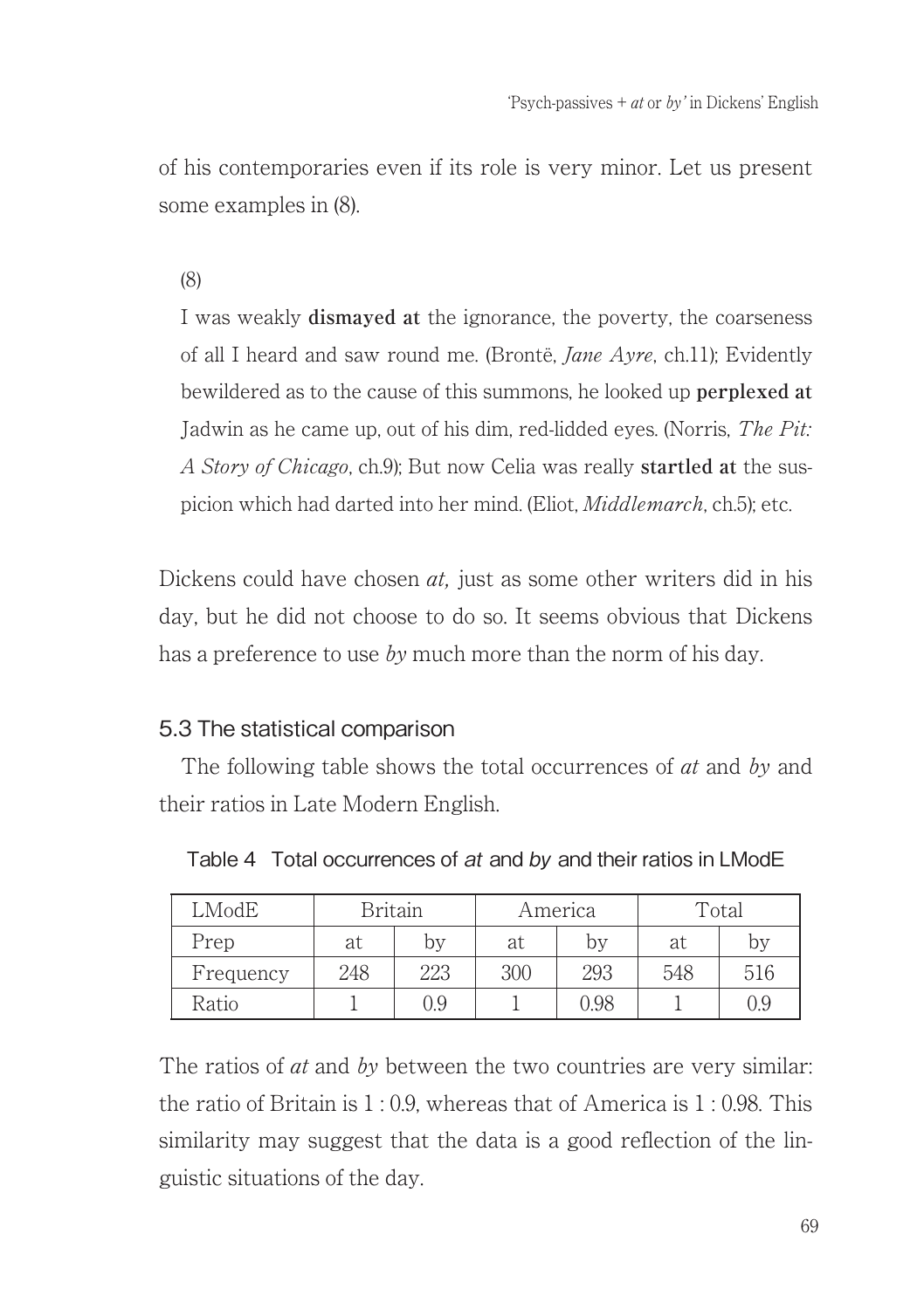From the table it is evident that Dickens' contemporaries seem to have been much more conservative in their use of by, as compared to Dickens, who shows much higher frequency of by.

### 6. The comparison with Present-day English

We already note that Dickens' ratio of *at* and *by* with the passive of *surbrise* is very much similar to that of Present-day English. How about the ratio of the two prepositions with other psych-passives? Let us compare Dickens with Present-day English.

#### 6.1 Corpus and data

To compare Dickens' English with Present-day English, the computer corpora of BNC and COCA were used to collect data. BNC is a corpus of Present-day British English mainly from 1970 to 1995 and it contains 100 million words. Written texts consist of 90% of the corpus and spoken texts 10%.15) COCA is a corpus of current American English from 1990 to 2012, with 450 million words.<sup>16</sup> The texts are fictions, magazines, newspapers, academic journals and spoken texts.

The data from COCA is supposedly 4.5 times bigger than that of BNC. In order to make the comparison and contrast of the data of the two countries with more ease and simplicity, I made adjustments by dividing the COCA data by 4.5. After samples were gathered using these corpora and the adjustments were made on the

<sup>&</sup>lt;sup>15)</sup> The corpus used is Shogakkan's BNC, which is practically the same corpus as the original BNC except for a very small number of works which are excluded because of copy right.

<sup>16)</sup> COCA stands for The Corpus of Contemporary American English created at Brigham Young University. Its site is: http://corpus.byu.edu/coca/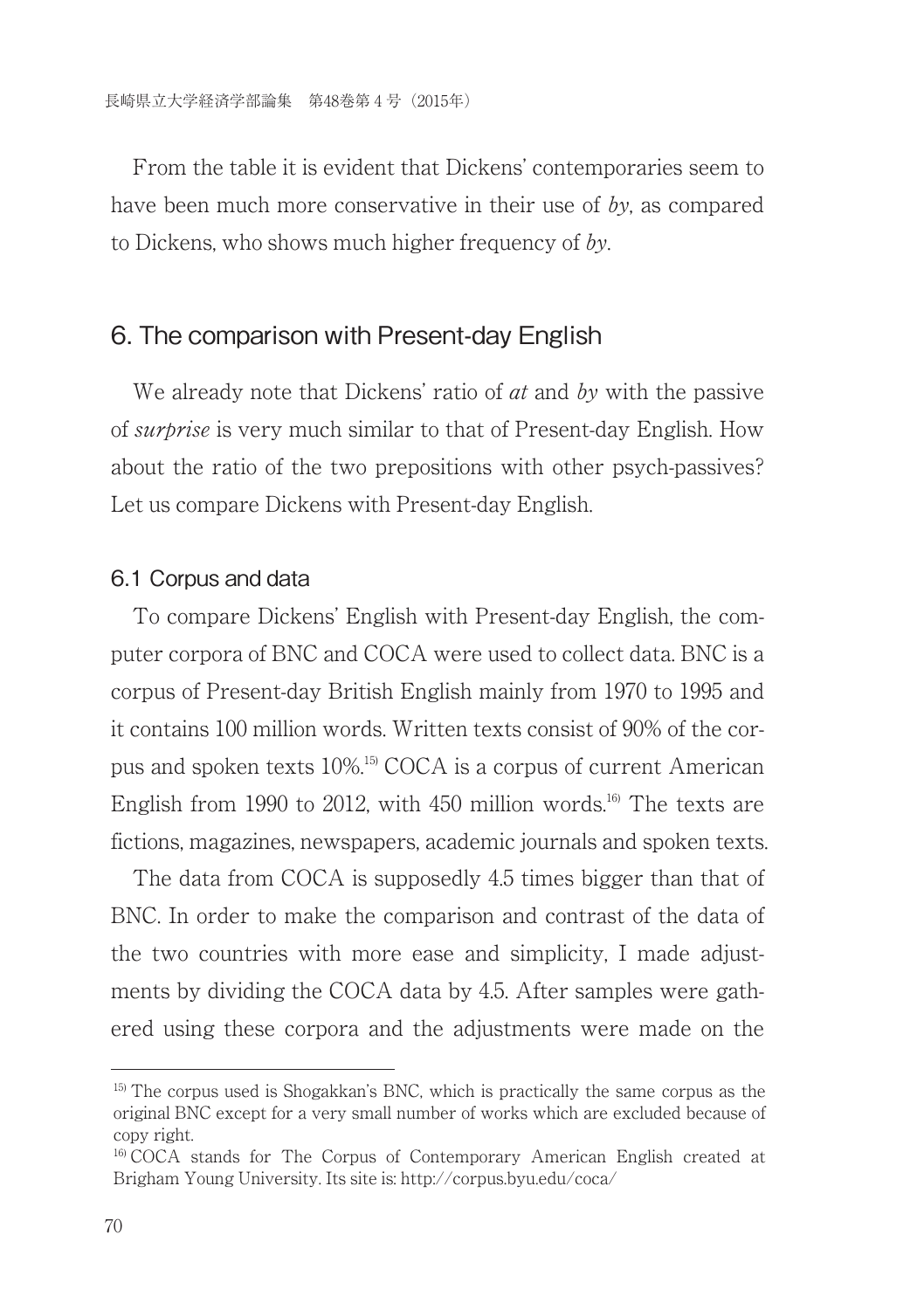| PE           |     | <b>Britain</b> |     | America | Total |      |
|--------------|-----|----------------|-----|---------|-------|------|
| Prep<br>Verb | at  | by             | at  | by      | at    | by   |
| alarmed      | 78  | 144            | 40  | 101     | 118   | 245  |
| amazed       | 197 | 69             | 259 | 115     | 456   | 184  |
| appalled     | 95  | 132            | 72  | 96      | 167   | 228  |
| astonished   | 42  | 60             | 48  | 44      | 90    | 104  |
| astounded    | 9   | 17             | 16  | 30      | 25    | 47   |
| baffled      |     | 63             | 4   | 60      | 5     | 123  |
| bewildered   | 6   | 81             | 6   | 44      | 12    | 125  |
| dismayed     | 28  | 45             | 21  | 58      | 49    | 103  |
| perplexed    | 3   | 19             | 3   | 33      | 6     | 52   |
| shocked      | 94  | 229            | 117 | 227     | 211   | 456  |
| startled     | 12  | 101            | 20  | 137     | 32    | 238  |
| stunned      | 16  | 104            | 31  | 200     | 47    | 304  |
| Total        | 581 | 1064           | 637 | 1145    | 1218  | 2209 |

COCA data, the results on the following table are obtained.

Table 5 Frequency of occurrence of at and by in PE

There seems to be quite a similarity in the figures between the two countries. There are some discrepancies but the overall similarity seems to be obvious. The approximate ratios of *at* and *by* are shown together with the total figures on the following table.

| Table 6 Total occurrences of at and by and their ratios in PE |  |  |
|---------------------------------------------------------------|--|--|
|                                                               |  |  |

| PЕ        |     | Britain |     | America | Total |      |
|-----------|-----|---------|-----|---------|-------|------|
| Prep      | at  | by      | at  | by      | at    | by   |
| Frequency | 581 | 1064    | 637 | 1145    | 1218  | 2209 |
| Ratio     |     | L.83    |     |         |       | 1.8  |

The ratio of Britain is 1 : 1.83, while that of America is 1 : 1.8, with the total ratio of 1 : 1.8. The similarity is so obvious that the obtained data may be said to be valid enough to reflect the actual situations of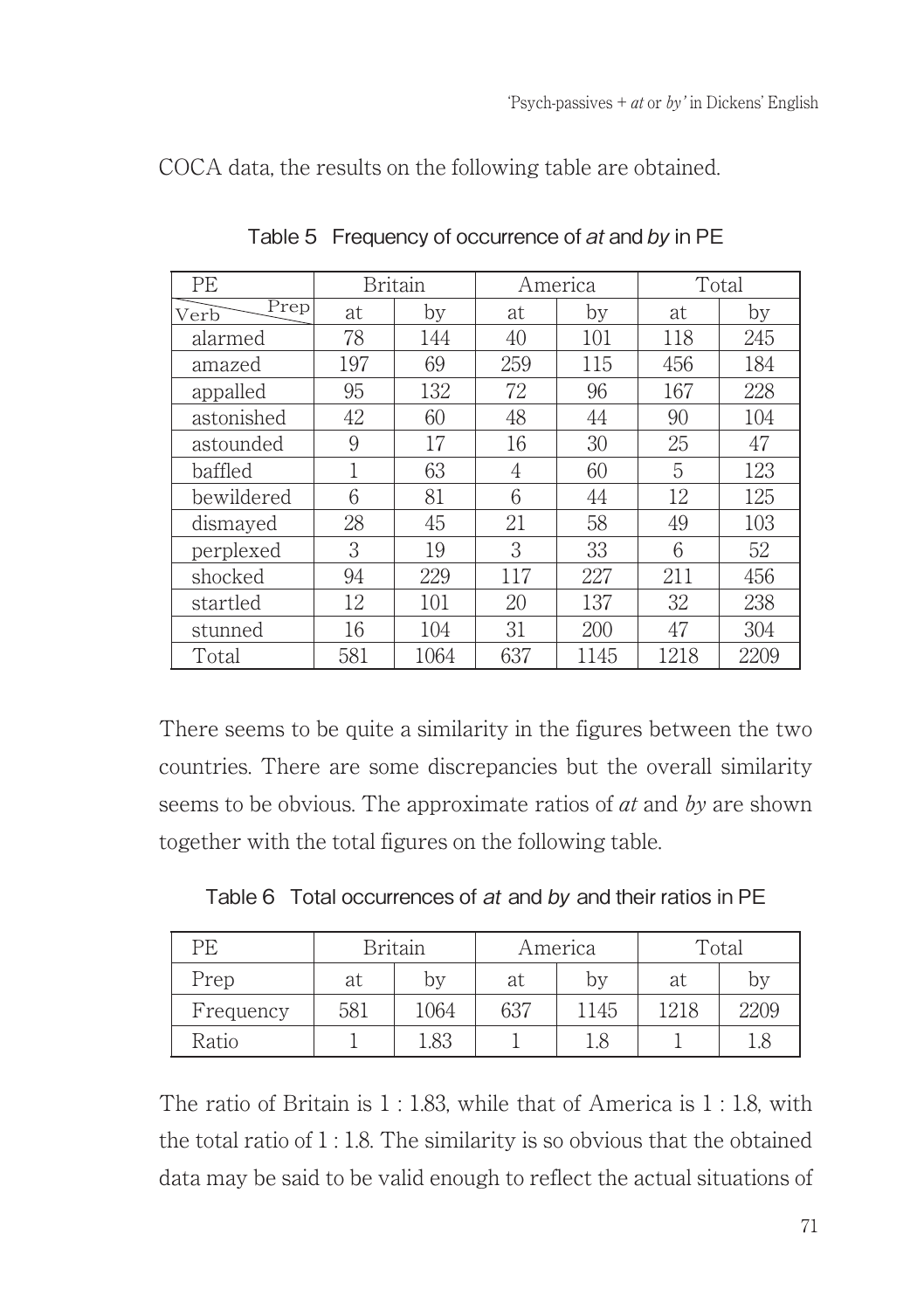Present-day English in the two countries.

#### 6.2 Some observations

The ratios of Late Modern English, Present-day English and Dickens are shown below.

| Prep      | at | bv  |
|-----------|----|-----|
| LModE     |    | ገ ዓ |
| <b>PE</b> |    | 18  |
| Dickens   |    | 28  |

Table 7 The ratios of at and by in LModE, PE and Dickens

The ratio of *at* and by in Present-day English is roughly  $1:1.8$ , while that of Late Modern English is  $1:0.9$ . It means that there has been an increasing use of by with the psych-passives. As far as Dickens' usage is concerned, it may be said to be beyond Present-day English and seems to be looking further ahead.

In the history of the passives of English, there was a shift of agentive prepositions from from, of, through, at, for, mid, with to by (Mustanoja, 1960: 442; Visser,1973: §§1987―2000; Ukaji, 1982: 389―90). The following examples from *The Canterbury Tales* of Chaucer (c 1343―1400) in (9) and from the plays of Shakespeare (1564―1616) in (10) would be a good illustration.

(9)

And bathed every veyne in swich licour **Of** which vertu engendred is the flour; (And bathed every sap-vessel in moisture, **By** virtue of which the flower is produced. General Prologue: 3―4); The grete Theseus, that of his sleep awaked **With** mynstralcie and noyse that was maked,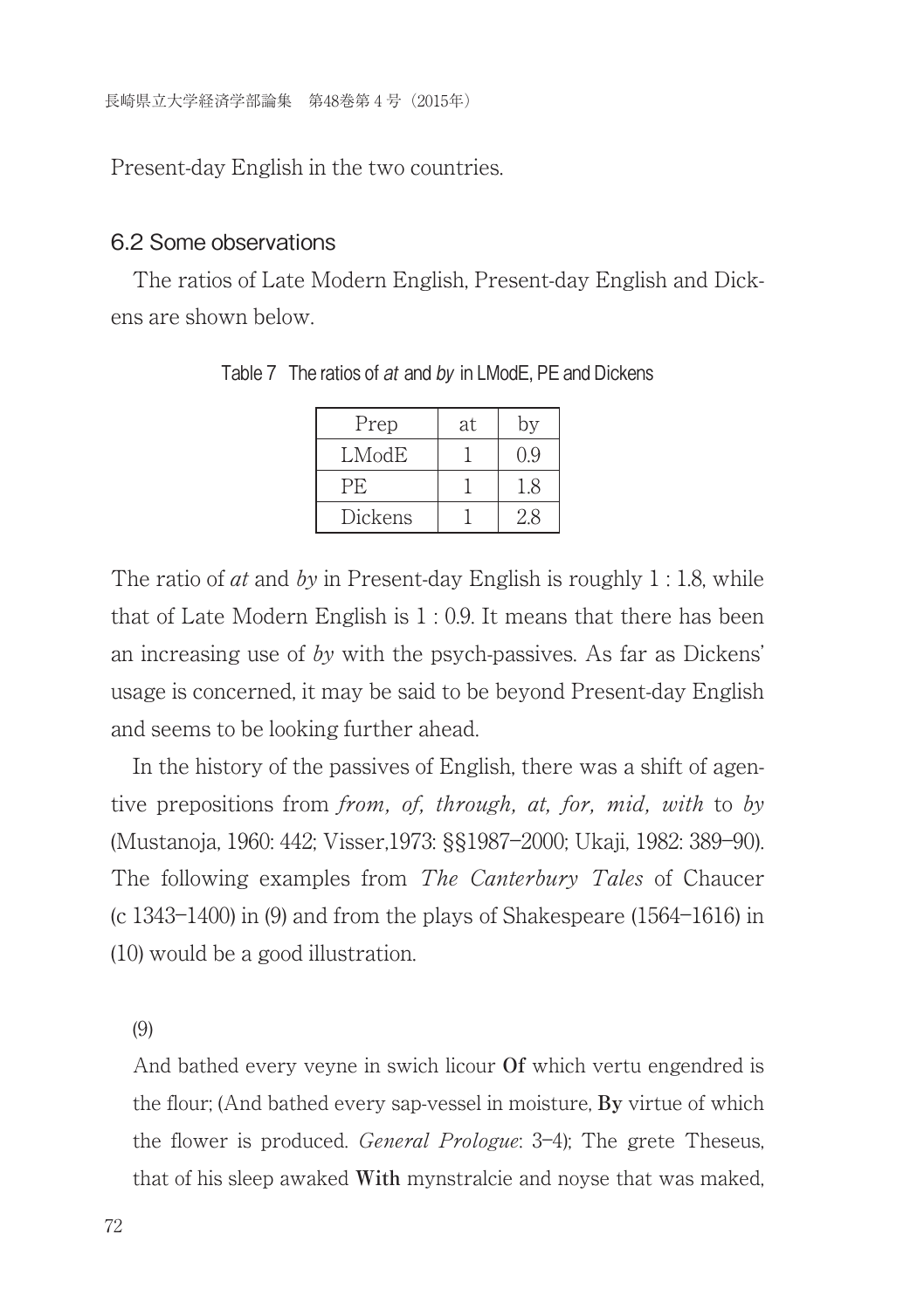(Great Theseus was awoken out of his sleep **By** minstrelsy and noise . . . Knight's Tale, 2523―25)

#### $(10)$

There lies the man, slain **by** young Romeo, (Romeo and Juliet, Ⅲ.i.149); I shall be saved **by** my husband. (Merchant of Venice,Ⅲ.v.21); Be govern'd **by** your knowledge, and proceed. (King Lear, Ⅳ.vii.19)

It shows that in Chaucer's time, *of or with* was commonly used as an agentive preposition but in Shakespeare's plays two centuries later, by became the chief preposition.

The shift to by may have begun to take place around the 15th century (Jespersen, 1927: 317; Mustanoja, 1960: 374, 442; etc.) and it may have completed when of declined in the 17th century and finally with went into disuse around the middle of the 18th century after other prepositions had already disappeared in the earlier centuries (Araki·Ukaji, 1984: 254―57).

Judging from the fact that by seems to have been becoming the chief agentive preposition, the psych-passives may be following the same path trodden by the regular passives. There has been a few centuries delay in the shift to by and this delay may be explained for a couple of reasons. One is that psych-passives have such adjectival features as to hinder them from occurring with by, the typical preposition showing an agent for the passive, and thus, the possible delay.

Another reason for the delay may be that psych-passives are used for expressing emotions and feelings, which are so essential to humans that they are very frequently used in our daily life. Those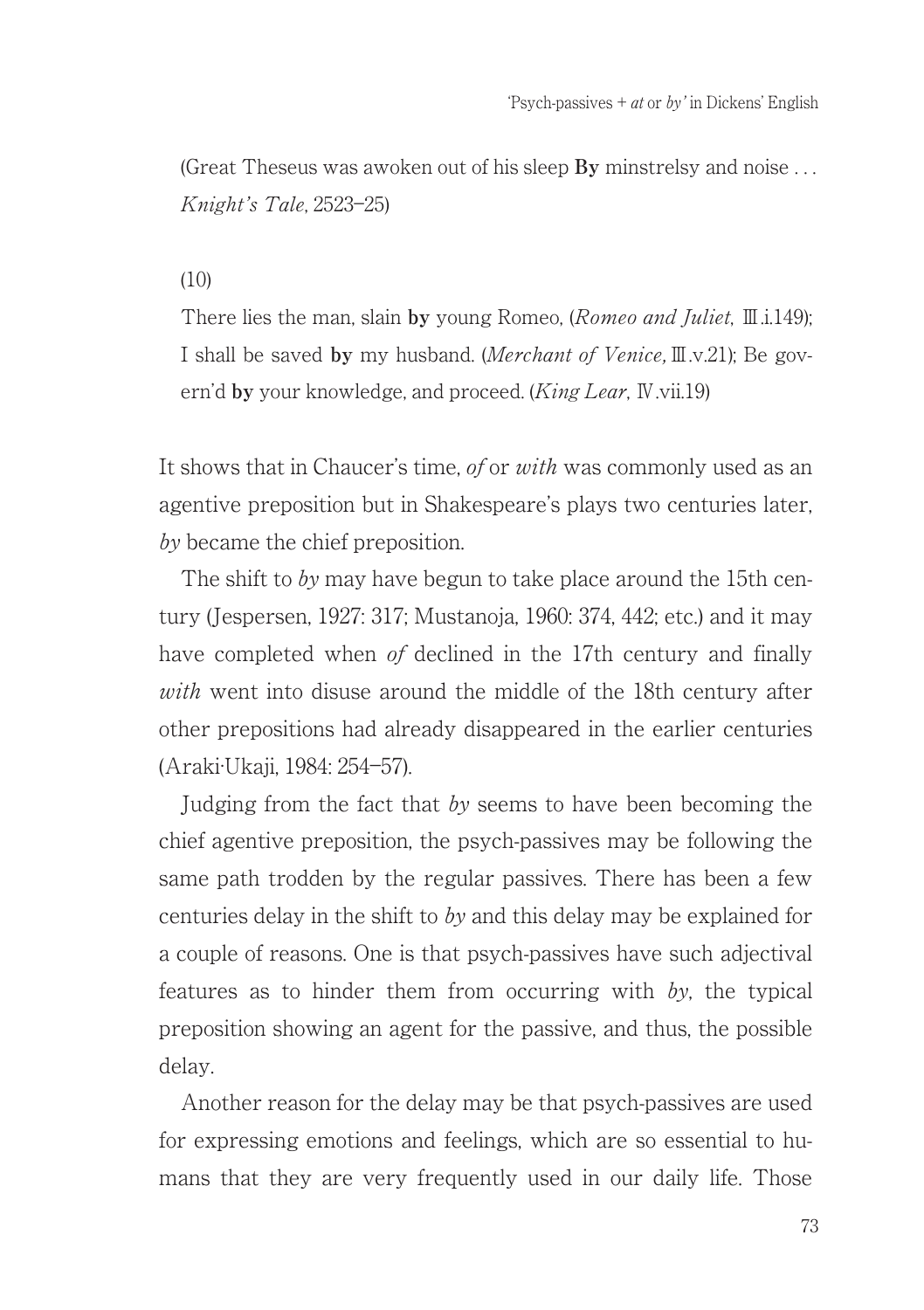frequently-used verbal expressions and linguistic forms are said to die hard<sup>17</sup> and thus the retention of such 'older' prepositions as *with* or *at* and the delay of the shift to  $by$ <sup>18)</sup>.

### 6.3 Dickens' peculiarity

Dickens has been said to be an innovative and even revolutionary novelist in his day. He utilized a variety of unconventional usages and constructions in his novels (Sorensen, 1985: 63―96). Dickens's use of unconventional language is seen in his use of non-standard language. Blake (1981: 157) refers to Dickens as a writer who "introduced many varieties of non-standard language into his writings." Tieken-Boon (2009: 18, 27, 80―81, 87―88) also states, "Dickens is perhaps most famous for the representation of non-standard speech in his novels" and elaborates the novelist's use of non-standard English.

Dickens's favor of unconventional language is also evident in his use of substandard grammar as is seen in Sorensen's statement (1985: 63) that "There is no doubt that in some respects he tends to go beyond the limits of normal grammar." Crystal (1995: 191) further states, "Charles Dickens pulls no punches when he finds an opportunity to satirize the grammatical tradition which held such power in British schools during the early 19th century." This statement may summarize Dickens' attitude toward the traditional grammar, which was prevalent in those days. Apparently, Dickens did not pay

 $17$ <sup>17</sup> Baugh (1935; 65) suggests that the frequency of use may have to do with the longeyity of certain expressions or grammatical forms as follows: "An examination of the words in an Old English dictionary shows that about eighty-five per cent of them are no longer in use. Those that survive, to be sure, are basic elements of our vocabulary, and by the frequency with which they recur make up a large part of any English sentences."

<sup>18)</sup> Taketazu, 2013: 41―42.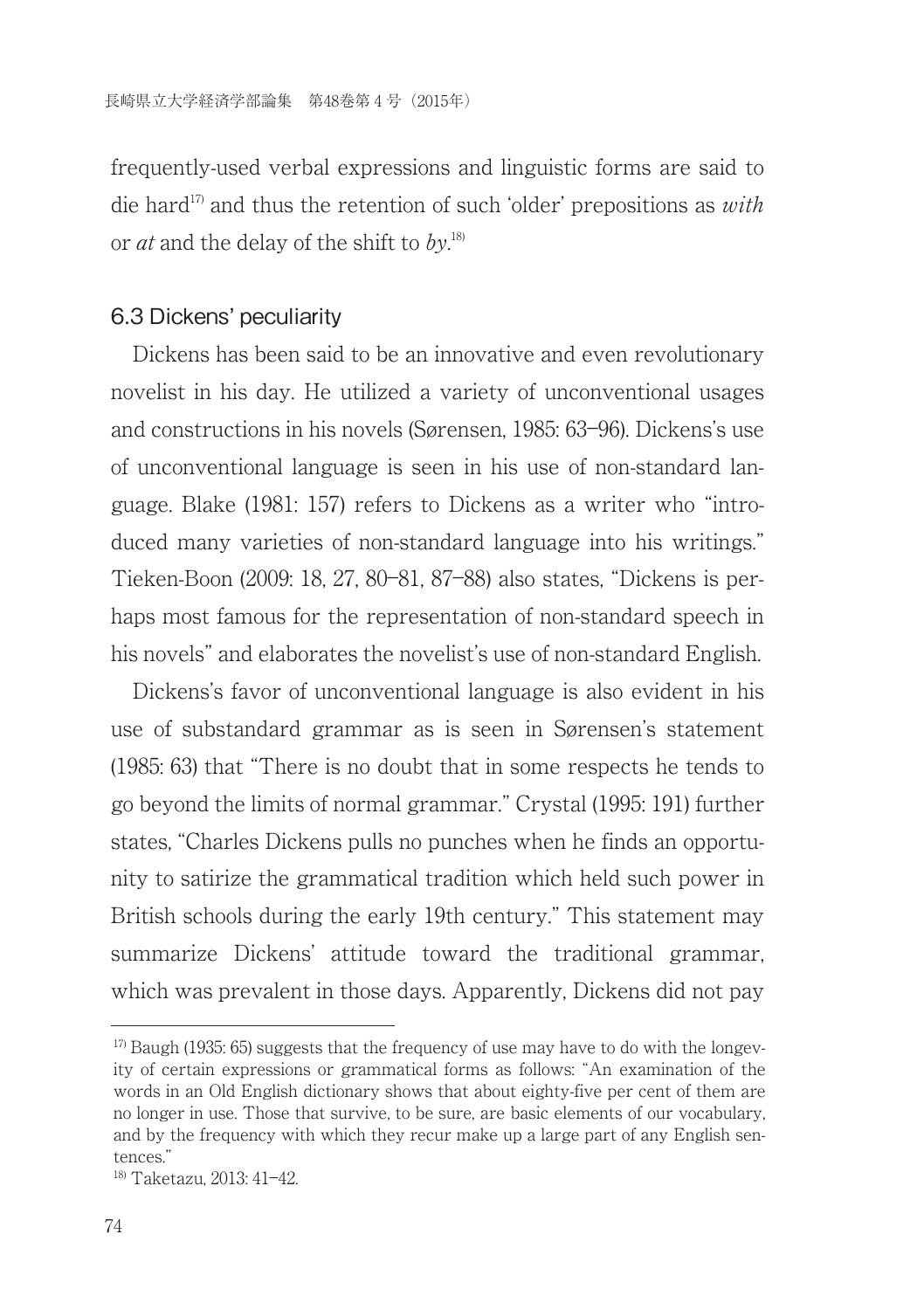as much respect to the prescriptive traditional grammar as was exhibited by conservative writers of his time or later.

It would be small wonder if Dickens' spirit to use unconventional language had extended to the use of prepositions with psychpassives and, as a result, his usage had become quite different from the English of his day. As Sorensen (1985: 12) notes that "many ― if not most ― of the constructions, idioms, lexical items, and special uses of words that he introduced are current today", Dickens has been dubbed as a writer looking ahead toward the 20th century in terms of his style and grammar. His usage of  $at$  and  $bv$  with psychpassives is totally different from his contemporaries and looks even beyond the 20th-century English and it may be said to be a forerunner of the future English.

## 7. Adjectives or passives?

### 7.1 Adjectival use

It has been claimed by a school of linguistics that sentences with psych-verbs in the past-participle form are adjectival constructions. The adjective's advocates claim that the following sentence, for instance, is an adjectival sentence, not a passive.

#### (11)

I was astonished by his stupidity / John. (Yasui and Hasegawa, 2000: 9)

Their claim is true to some degree because there exist a number of sentences with adjectival characteristics as in (12). The examples in (12a) are all attributive uses modifying nouns and those in (12b) are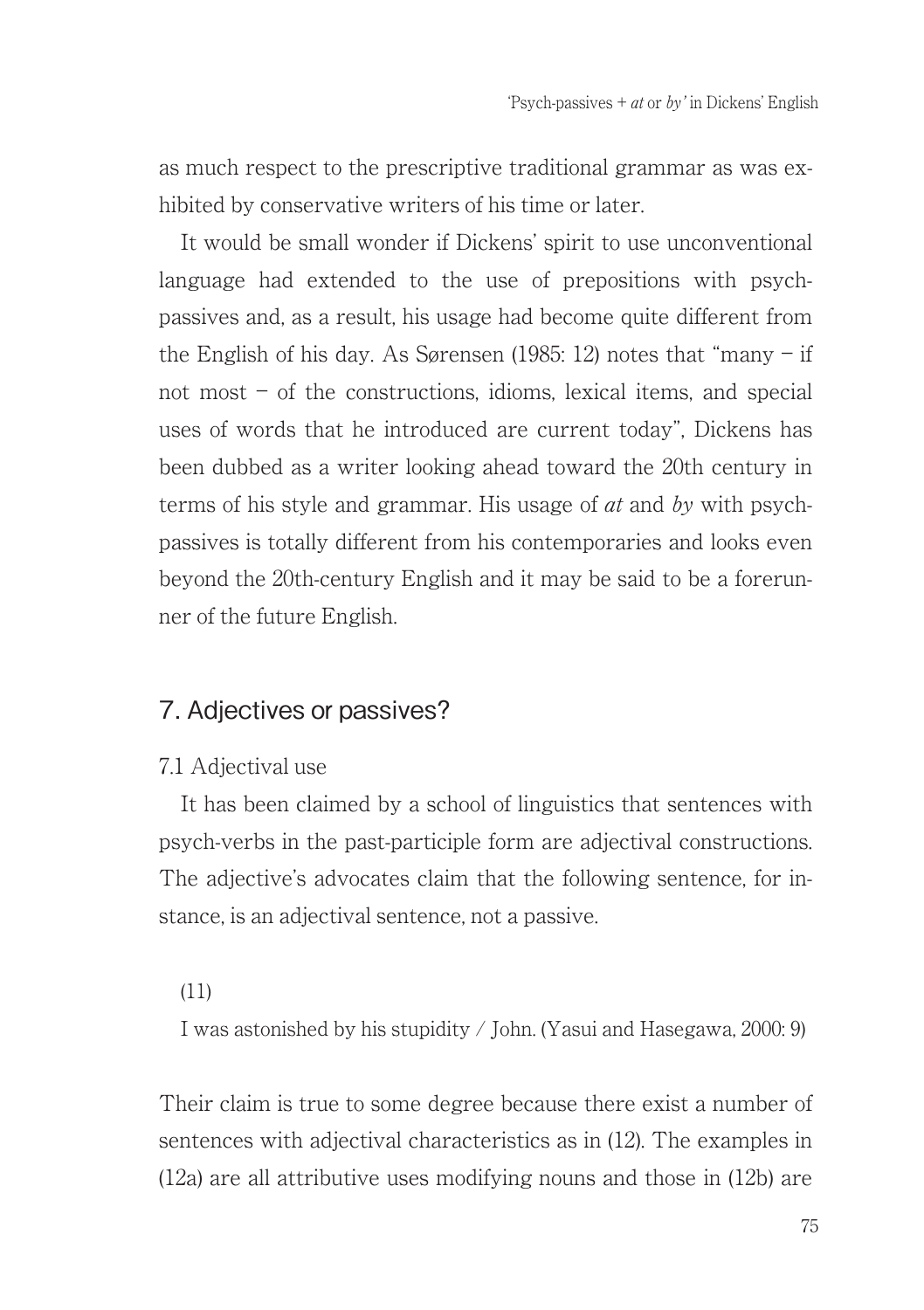used predicatively.

(12)

(a) "No-never!" replied the **astonished** Mr. Pickwick. (PP, ch.1); At sight of the **dismayed** look . . . (OT, ch.16); the **startled** visitors look round . . . (BH, ch.34); etc.

(b) At this discovery she became more **alarmed** than ever, (BR, ch.9); She looked as little **shocked** and as hopeful as she could, (DS, ch.53); For an hour or more, I remained too **stunned** to think… (BH, ch. 39); etc.

As Bailey (1996: 225―6) notes, "The drift of participles toward adjectives was . . . well-established before the beginning of the century . . . This process of participles becoming adjectives continued to accelerate during the nineteenth century." There is no denying that past-participle forms of psych-verbs may have been functioning as adjectives in increasing numbers but it does not mean that all the past participles of psych-verbs have become adjectives.

In spite of there being sentences with adjectival features, there are also sentences which are to be judged as passives. Our claim may be confirmed, to begin with, by the definitions in the OED (1933) of such typical psych-verbs as *delight*, *please*, *shock* and *sur*prise, which include the following descriptions that the verbs are used in the passive.

(13)

delight 1. Frequently in pass. (const. with  $at$ ,  $\dagger in$ , or with infin.) please 4.a. Passive. To be pleased. Const. with. shock 4. Often in passive.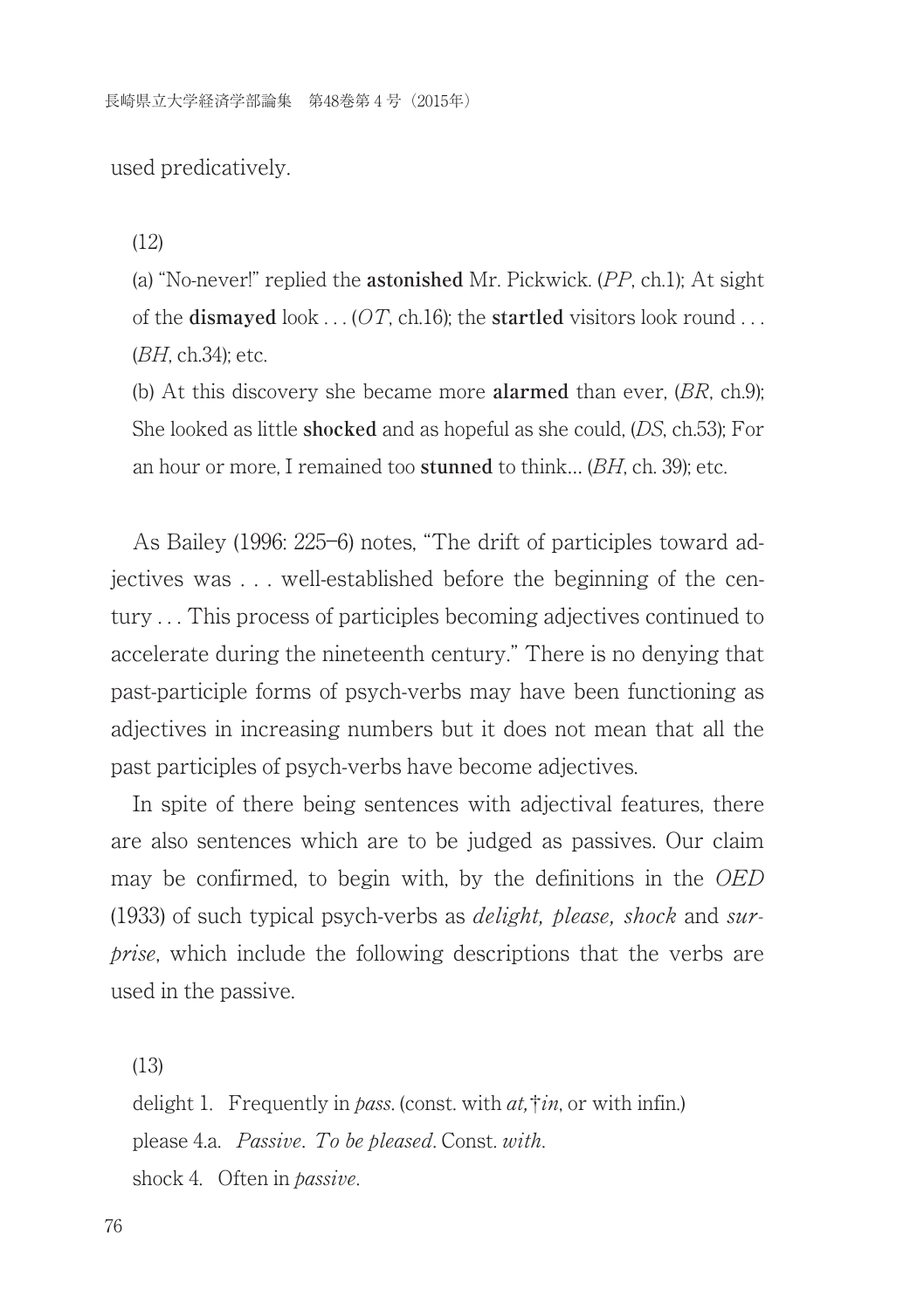surprise 5. Often *pass*, const.  $at$  († $with$ ) or inf.

Let us now show some evidence of passivity in sentences with psych-verbs in the past participle form in the following sections.

### 7.2 Active and passive voice correspondence

First, there are sentences in the active voice, which apparently correspond to sentences with psych-verbs in the past-participle form. The sentences in (14) are evidently pairs of actives and their corresponding passive sentences. (ʻA' before each sentence stands for active voice, ʻP' for passive voice.)

(14)

- (a) alarm
	- P, A: She **was alarmed by** an occurrence in the house which might have **alarmed** a stronger person, (BH, ch.14)

(b) amaze

- A: There was a passionate dejection in his manner that quite **amazed** me. (DC, ch.22)
- P: I sat all the while, **amazed by** Mr. Micawber's disclosure, (DC, ch.36)

(c) astonish

- A: Our visit **astonished** him, evidently; not the less, I dare say, because it **astonished** ourselves. (DC, ch.52)
- P: Stephen, himself profoundly **astonished by** this visit, put the candle on the table.  $(HT, ch.1)$

(d) bewilder

- A: he **bewildered** the old man. (DS, ch.17)
- P: the good Captain **was** so **bewildered by** her attention. (DS, ch.49)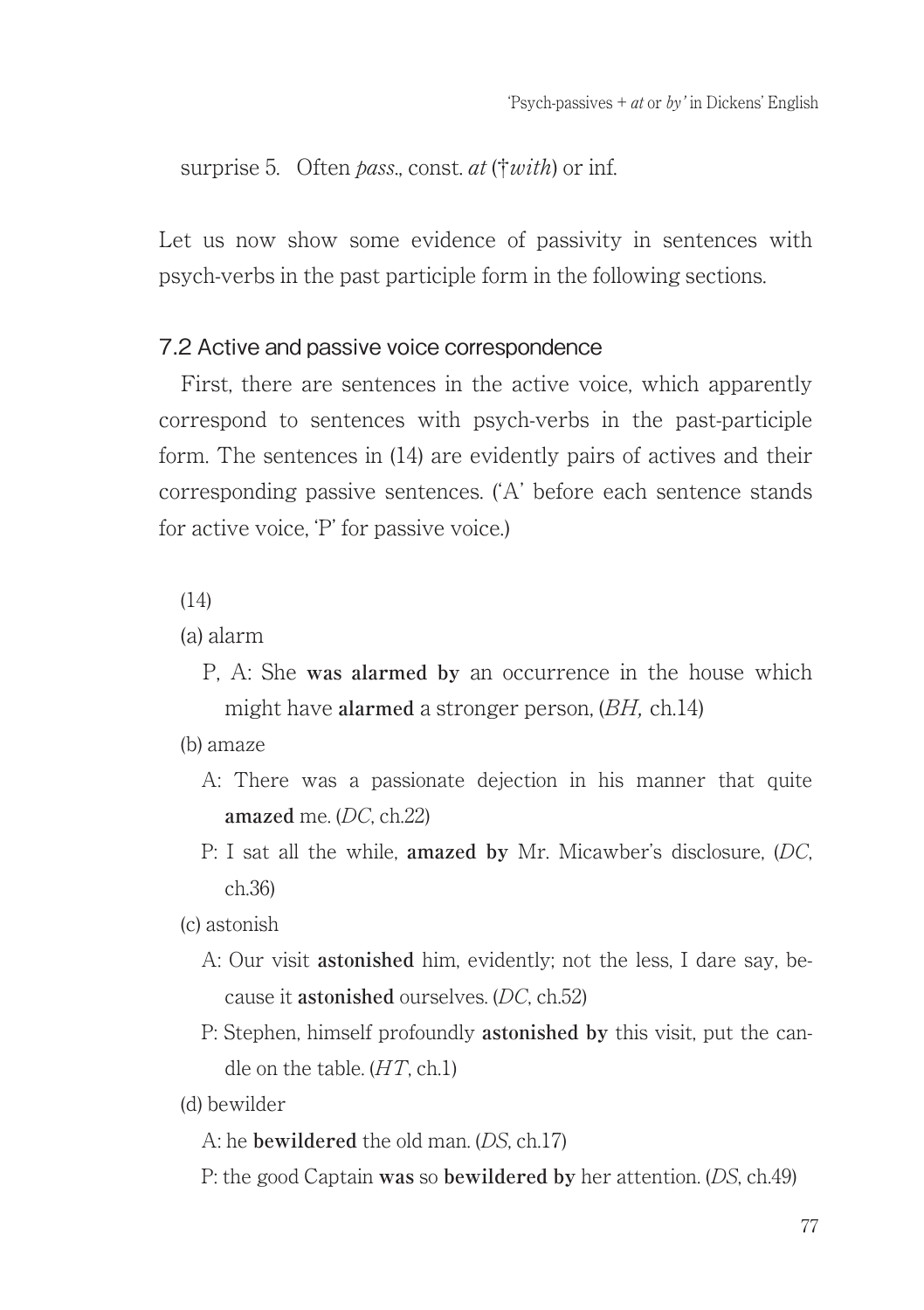(e) perplex

- A: The opposite troops, whose falling-in had **perplexed** Mr. Pickwick a few seconds before . . . (PP, ch.4)
- P: Very much **perplexed by** the summary disposition of this person, Mr. Pickwick walked back . . . (PP, ch.42)

(f) shock

- A: but his appearance **shocked** me. (DC, ch.35)
- P: I **was** so **shocked by** the contents of this heart-rending letter, (DC, ch.17)

(g) startle

P, A: I sat counting the time . . . and waiting to **be startled by** the sight of the gloomy face, whose non-arrival **startled** me every minute. (DC, ch.14)

(h) stun

- A: all this quite **stunned** and overwhelmed him. (NN, ch.52)
- P: But he **is** only **stunned by** the unvanquishable difficulty . . . (OMF, ch.2)

Many sentences in the active voice are found to be used, together with the sentences with the same psych-verbs in the past-participle form, both in the same novel and this is not an exhaustive list. It shows that the sentences in the past-participle form in each pair are to be judged as passives since there are corresponding active counterparts. If those sentences are not passives, what grammatical term should be given them? If they are adjectival sentences, where are the passive sentences, when grammatically-corresponding active sentences obviously exist?

There may have been a consciousness in Dickens' mind that where there is an active-voice sentence with a psych-verb, there is a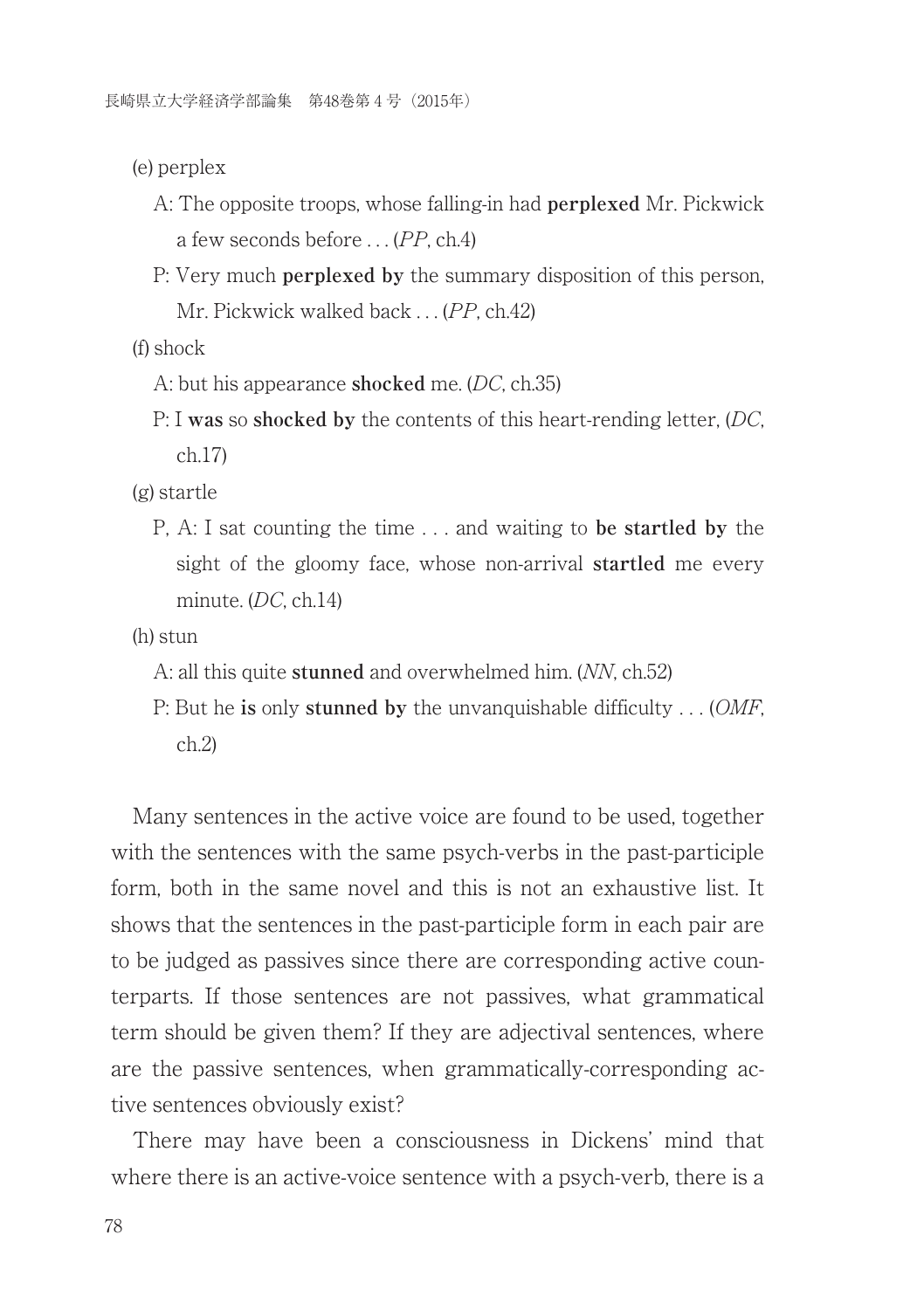corresponding passive sentence. Did he not use the agentive byphrase so frequently simply because he was conscious that a sentence with a psych-verb in the past-participle form is a passive when there is an active counterpart?

### 7.3 Co-occurrence with a passive predicate

Secondly, there are sentences which have to be judged to be passives, not adjectives, as in (15).

(15)

(a) Ralph Nickleby and Gride, **stunned** and **paralyzed by** the awful event  $(NN \ch 54)$ 

(b) Why should she **be shocked** or **warned by** this reiteration? (HT, ch.23)

Stunned and shocked are used in coordination with the pastparticiple forms of the verbs paralyze and warn, respectively. Paralyze and warn are non-psychological verbs and therefore their pastparticiple forms are nothing but passives. Since *stunned* and *shocked* are coordinated with those passives, they must be judged to be passives as well.

These are not lonely examples and more can be found.<sup>19)</sup> They may be an eloquent testimony that psych-verbs in the pastparticiple forms are not always adjectives but they can occur as passives as well.

 $19$ ) The following sentences to be judged as passives are also found: In his heart, Daniel Quilp was both **surprised** and **troubled by** the flight which had been made. (OCS, ch.13); Mrs. Cheeryble led Nicholas, equally **astonished** and **affected by** what he had seen . . . (*NN*, ch.35).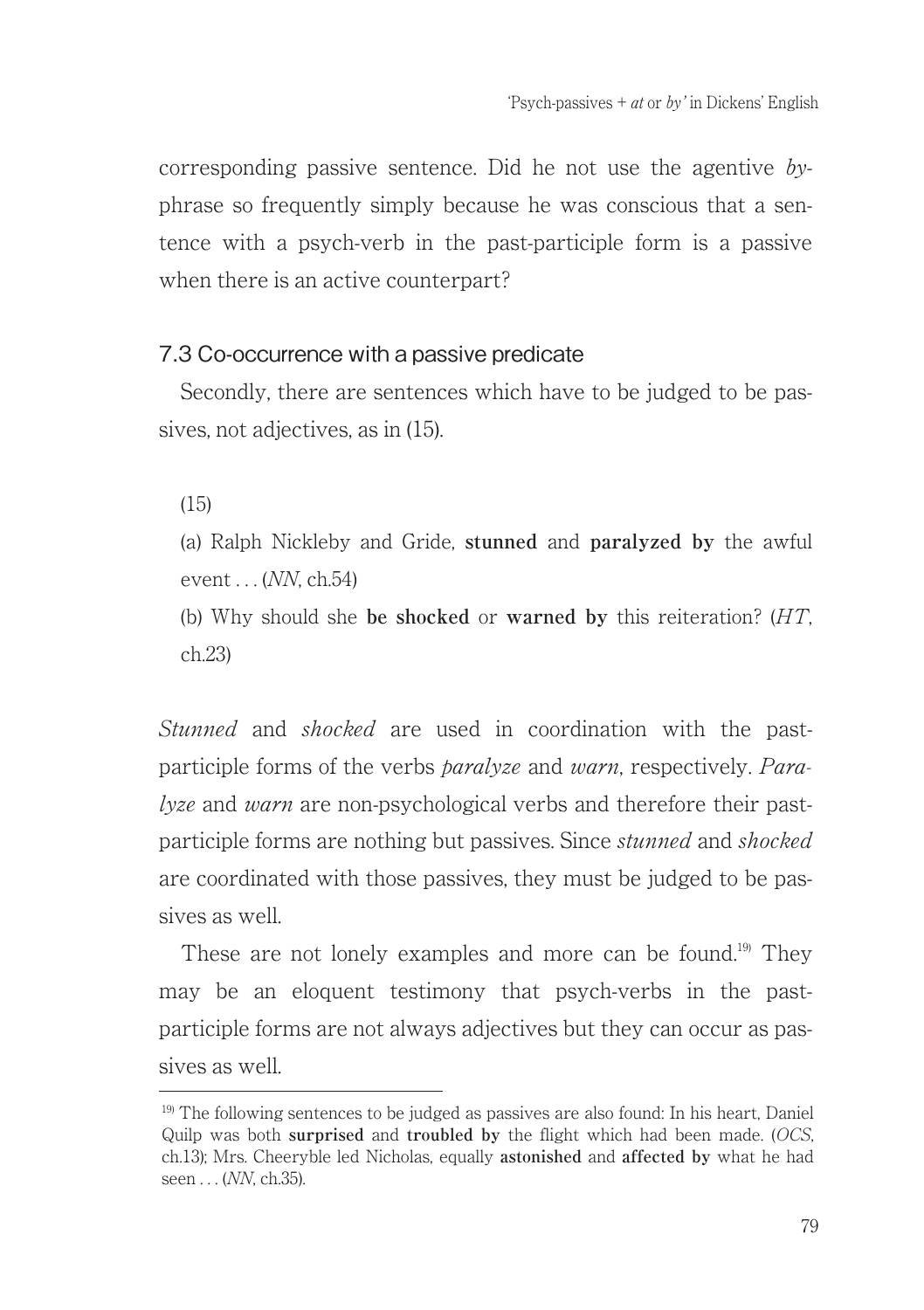#### 7.4 Passives as well as adjectives

From the observations and the arguments we have made so far, a conclusion must be drawn that sentences with psych-verbs in the past-participle form are not always adjectival constructions, but they can be passives as well, especially when they are accompanied by an agentive preposition by.

Epitomizing the adjectival theory, Yasui and Hasegawa (2000: 8― 11, 66) enumerate adjectival features of the construction and present their arguments to substantiate their theory. They seem to overlook the fact, however, that there are cases where psych-verbs in the past-participle form have the obvious features of the passive as well.

They say, for instance, that the number of occurrences of the construction (that is, *-ed* form of psychological verbs) accompanying by is quite small but this claim is not the case as we have already shown abundant examples where psych-passives occur with by; in fact, by occurs nearly twice as frequently as *at*.

Our view may be supported by Fukumura's (1998: 179) such statements as "psychological verbs containing unpleasant feelings may involve passivity" or "it cannot be said that psychological verbs in the form of passive do not subsume passivity at all."

Nevertheless, psych-passives and adjectival constructions are sometimes difficult to distinguish as Dennison (1998: 229) says that "the borderline between a passive and  $BE +$  predicate [i.e. an adjectival sentence] can be a murky one."<sup>20)</sup> In this sense, Huddleston and Pullum's (2002: 1436) terminology "adjectival passives" (vs. "verbal

<sup>&</sup>lt;sup>20)</sup> Dennison illustrates this by listing the following sentences: (a) Jim was amused by her tirade (passive); (b) Jim was amused; (c) Jim was amused at her tirade (predicative). He says that (b) sentence could be analyzed as either verbal or adjectival.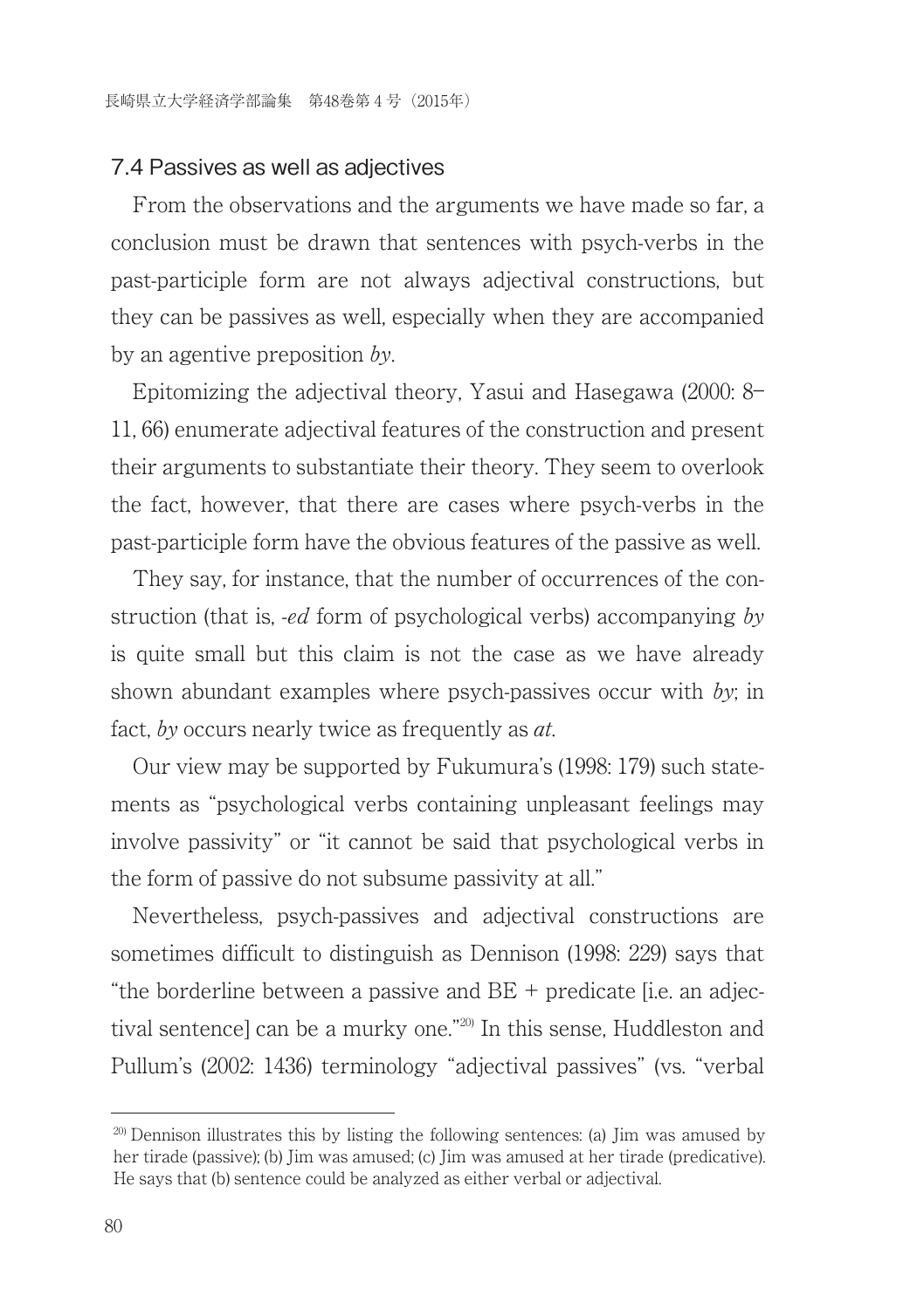passives") to refer to a sentence like "They were very worried" may be more appropriate.

Theoretical arguments aside, it may be that Dickens felt that psych-verbs in the past-participle form were passives and so he began to make frequent use of by-phrase, the typical passive preposition, more and more in his novels during his writing career. Dickens' realization of the construction as passives, together with his spirit of freedom from the prescriptivism, may have made some contribution to the novelist's profuse use of by-phrase with the psych-passives.

#### 8. Summary

We have seen Dickens' use of psych-passives with  $at$  or  $bv$ , when the verbs are synonymous to *surprise*. Dickens uses by preferentially for most of the verbs except for *amaze* and *astonish*. The total occurrences of at and by is 62 times and 176 times each. The ratio is 1 : 2.8 and it means that Dickens uses by nearly three times more frequently than at.

This is very striking because his contemporary writers from the 18th and 19th centuries show a different tendency. They use *at* and by almost equally, with a slightly more preference for  $at$ , the ratio being 1 : 0.9. The comparison of Dickens' English with Present-day English also reveals an interesting outcome. The ratio of PE is 1 : 1.8. It follows that Dickens' usage is much further ahead of PE.

The comparison of Late Modern English and Present-day English shows an increase in the use of by. This suggests that the psychpassives may have been treading the same path as the regular passives, which have undergone the shift of the agentive prepositions: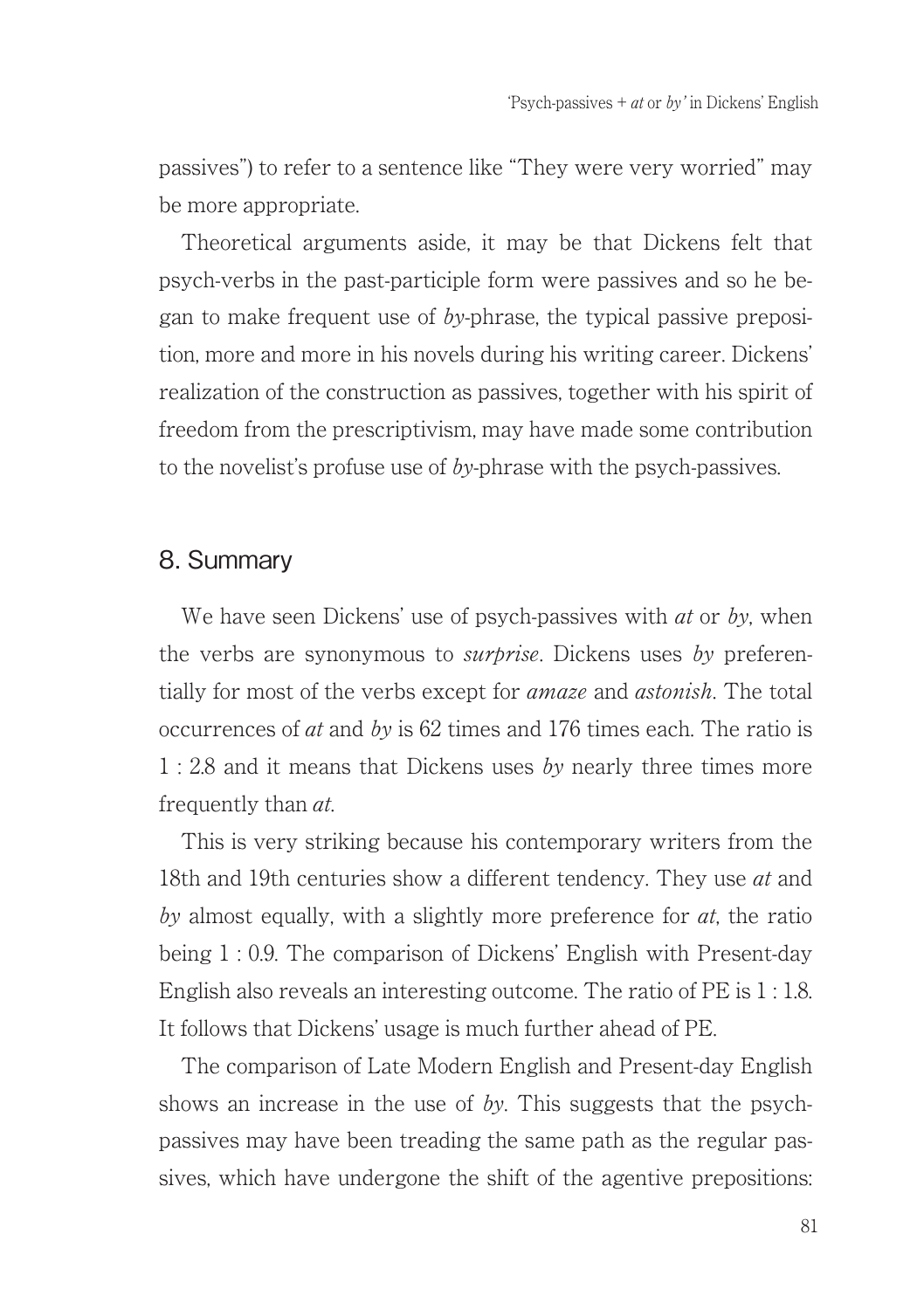the coalescence into by.

Concerning the constructions with psych-verbs in the pastparticiple form, theoretical linguists have claimed that they are not passives, but adjectival constructions. This claim may be partly true, but there are sentences with obvious passive features, which run counter to their claim: the sentences with the active-passive voice correspondence, and the sentences with the coordinated use of the passive predicates of non-psych-verbs and psych-verbs. It is, therefore, misleading to give an ultimate declaration that the constructions in question are all adjectival.

Dickens shows a strong inclination to use by-phrase with psychpassives. This peculiar usage of Dickens' may come from his recognition that the psych-verbs in the past-participle form are passives, together with his innovative spirit to use unconventional English. His usage may be said to be looking further ahead toward the future English.

#### **References**

- Bailey, Richard, W. 1996.Nineteenth-century English. Ann Arbor: The University of Michigan Press.
- Baugh, Albert C. 1935. A History of the English Language. London and New York: D. Appleton-Century.
- Blake, N. F. 1981. Non-standard Language in English Literature. London: André Deutsch.

Bradley, Henry. 1904. The Making of English. London: Macmillan.

Brook, G. L. 1970. The Language of Dickens. London: André Deutsch.

Cawley, A. C. (ed.) 1958. The Canterbury Tales. (Everyman's Library) London: Dent.

Close, R. A. 1975. A Reference Grammar for Students of English. London: Longman.

Coghill, Nevill. (tr.) 1953. The Canterbury Tales. London: Penguin Books.

Crystal, David. 1995. The Cambridge Encyclopedia of the English Language. Cam-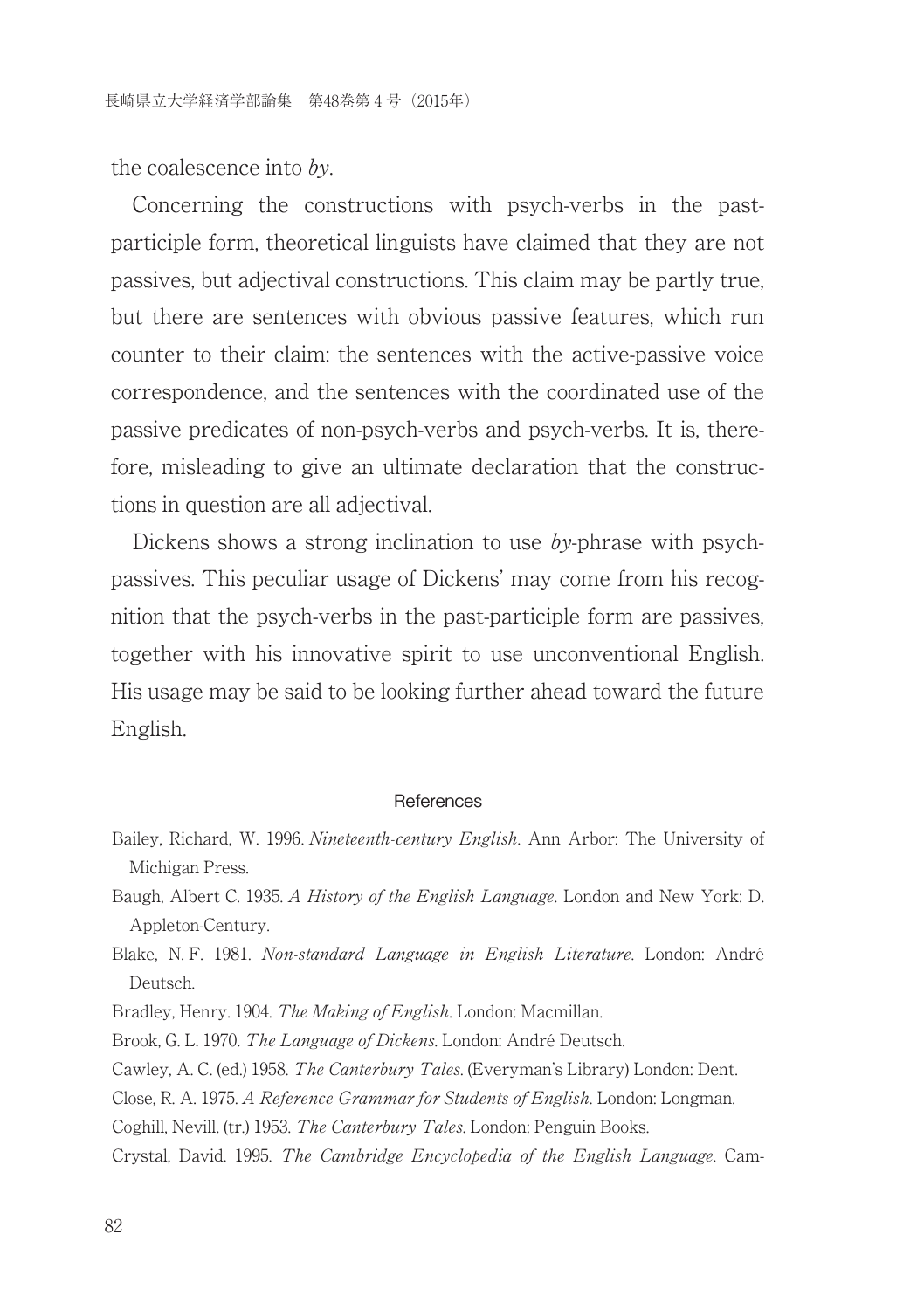bridge: Cambridge University Press.

- Dennison, David. 1998. "Syntax". In Romaine, Suzanne (ed.) The Cambridge History of the English Language, Vol.Ⅳ. Cambridge: Cambridge University Press.
- Fergusson, Rosalind. (ed.) 1992. The Penguin Dictionary of English Synonyms and Antonyms, rev. London: Penguin Books.
- Harrison, G. B. 1968. Shakespeare: The Complete Works. New York: Harcourt Brace Jovanovich.
- Hornby, A. S. 2012. Oxford Advanced Learner's Dictionary, 7th ed. Oxford: Oxford University Press.
- Huddleston, Rodney and Geoffrey K. Pullum. 2002. The Cambridge Grammar of the English Language. Cambridge: Cambridge University Press.
- Jespersen, Otto. 1927. A Modern English Grammar on Historical Principles. Vol. Ⅲ. London: George Allen & Unwin.
- Marckwardt, Albert H. 1958. American English. Oxford: Oxford University Press.
- Murray, J. A. H., H. Bradley, W. A. Craigie and C. T. Onions ed. 1933. The Oxford English Dictionary, 12 vols and Supplement. Oxford: Clarendon Press.
- Mustanoja, T. F. A. 1960. A Middle English Syntax. Helsinki: Société Néophilologique.
- Nevalinen, Terttu. 2006. An Introduction to Early Modern English. Edinburgh: Edinburgh University Press.
- Palmer, F. R. 1975, 1988<sup>2</sup>. *The English Verb*, 2nd edition. London: Longman.
- Quirk, R., S. Greenbaum, G. Leech and J. Svartivk. 1985. A Comprehensive Grammar of the English Language. London: Longman.
- Taketazu, S. 1999a. "Be surprised at or by?: The choice of preposition in Present-day English." Nagasaki Prefectural University Journal. Vol. 33, No. 1. 1―18.
- Taketazu, S. 1999b. "Be surprised by in the Corpus and the OED." Nagasaki Prefectural University Journal. Vol. 33, No. 2. 191―213.
- Taketazu, S. 2002. "Dickens's use of (be) surprised at/by construction." Nagasaki Prefectural University Journal. Vol. 36, No. 2. 1―17.
- Tieken-Boon van Ostade, Ingrid. 2009. An Introduction to Late Modern English. Edinburgh: Edinburgh University Press.
- Waley, Arthur (tr.). 1986. The Tale of Genji. Tokyo: Charles E. Tuttle Co.
- 荒木一雄・宇賀治正朋.1984.『英語史Ⅲ A』(英語学大系10)大修館書店.
- 宇賀治正朋.1981.「シェイクスピアの受動文における動作主名詞句を導く前置詞」 『現代の英語学』開拓社.389―403.
- 福村虎次郎.1965,1998<sup>2</sup>. 『英語の態:Voice』北星堂書店.
- 竹田津 進. 2008. 「Dickens は be surprised at/by 構文をどう使い分けたか?」田